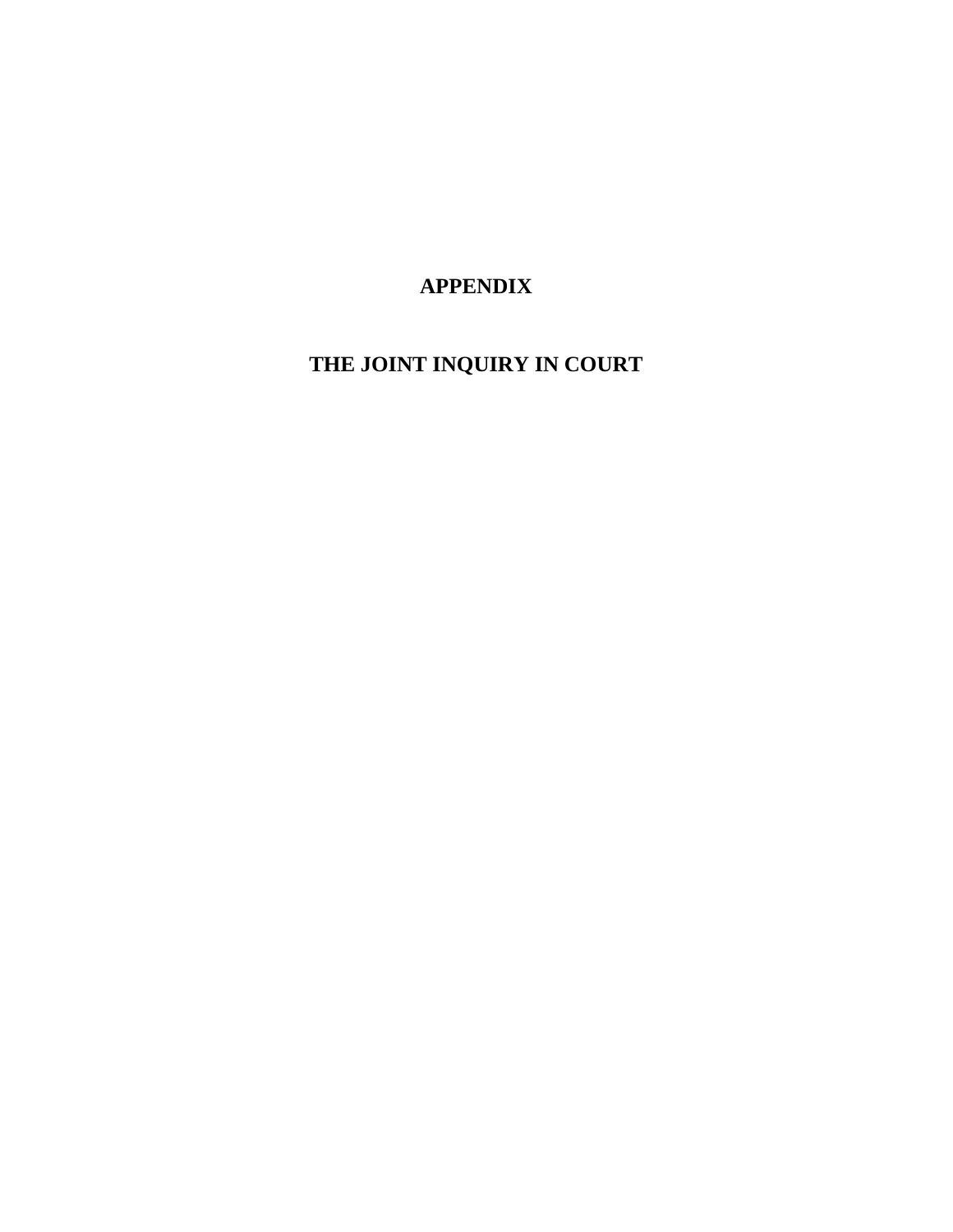# **THE JOINT INQUIRY IN COURT**

On August 20, 2002, the Department of Justice (DOJ) filed a motion in *United States v. Moussaoui*, Crim. No. 01-455-A, in the Eastern District of Virginia, concerning potential disclosure in the Joint Inquiry's public hearings and reports of information provided by the Federal Bureau of Investigation (FBI) and other Executive Branch agencies about the Government's investigation of Zacarias Moussaoui. The relief sought by DOJ would have imposed significant limitations on the Joint Inquiry's ability to inform the public about the FBI's conduct of its Moussaoui investigation in the weeks leading up to September 11, 2001. For that reason, the Joint Inquiry appeared before Judge Leonie Brinkema, the presiding judge in the Moussaoui prosecution, to oppose DOJ's motion. The issue was finally resolved favorably for the Joint Inquiry in a court order on September 23, 2002 that effectively cleared the way for FBI testimony at the Joint Inquiry's public hearing the next day on the FBI's conduct of the Moussaoui investigation.

This portion of the Appendix briefly describes the issues that were presented and the orders that were issued in conjunction with the Moussaoui litigation. Although begun as a nonpublic, or "sealed" proceeding, the pleadings in the case were unsealed by the court and the orders were also filed on the public record.

At the outset of the Joint Inquiry, representatives of the Joint Inquiry and DOJ discussed procedures for access to FBI and DOJ information that would recognize the need for a thorough Congressional inquiry and yet avoid interfering with the Moussaoui case and other pending criminal prosecutions and investigations. On April 9, 2002, the Joint Inquiry Staff Director wrote to the Director of Central Intelligence -- with copies to the FBI and other Intelligence Community agencies -- to describe procedures for meeting this goal that were being adopted by the Joint Inquiry. These procedures included a commitment by the Joint Inquiry to consult with the Justice Department "before any information that is obtained from Intelligence Community records and that may constitute evidence in a criminal proceeding is made public."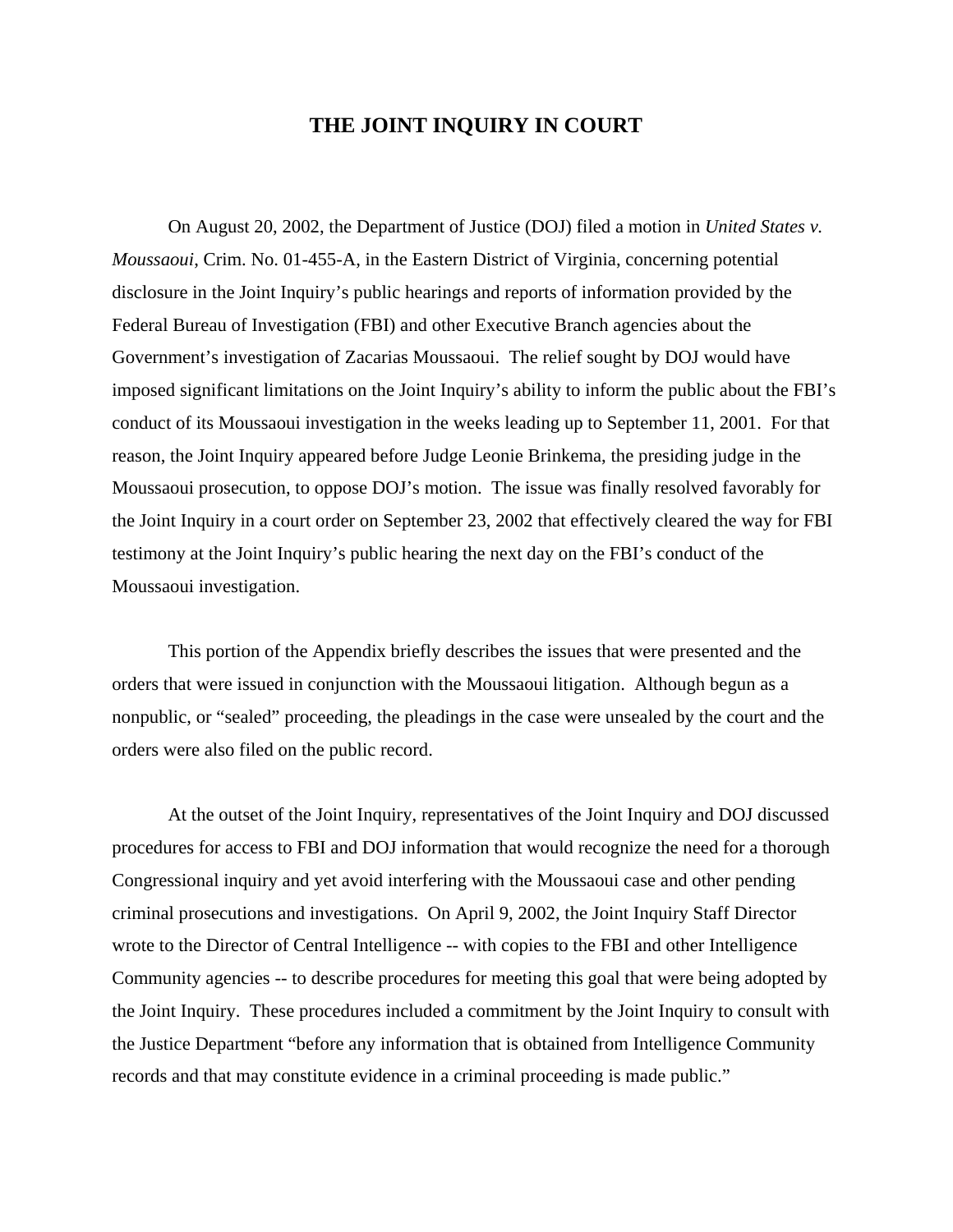Over the following weeks, it became clear that DOJ believed there were legal bars to the Joint Inquiry's public disclosure of materials about the FBI's Moussaoui investigation. As a result of these concerns, DOJ advised the Joint Inquiry in a May 31, 2002 letter that "the Department may have to oppose efforts to release publicly certain protected information prior to the trial, to the extent that it would impair the government's ability to present its case, infringe upon the defendant's right to a fair trial, or compromise the integrity of other investigations."

One bar, in DOJ's view, was a Protective Order in the Moussaoui case that had been prepared by DOJ and entered by the District Court on February 5, 2002. That Order provided, among other things, "that none of the discovery materials produced by the government to the defense shall be disseminated to the media by the government."

The other bar, in DOJ's view, was Eastern District of Virginia Local Criminal Rule 57. That Rule bars several categories of out-of-court statements by the prosecution or defense "which a reasonable person would expect to be further disseminated by any means of public communication," but also contains a specific proviso that nothing in it is intended to preclude "hearings or the lawful issuance of reports by legislative, administrative, or investigative bodies."

In the next several months, as the date for the first public hearings approached, the Joint Inquiry sought to assure DOJ that its concerns could be accommodated by the Inquiry. A June 27, 2002 letter to the Attorney General from the leaders of the Joint Inquiry stated that the objective of the Inquiry's planned public hearing on the Moussaoui matter was "not to consider the guilt or innocence of Mr. Moussaoui, which is a matter for the Judicial Branch, but to examine the counterterrorist efforts of U.S. Government personnel and the organizations and authorities under which they operate." The letter also informed the Attorney General that the Offices of Senate Legal Counsel and House General Counsel had advised the Joint Inquiry that neither the Protective Order nor the Local Rule governed the public proceedings of Congress.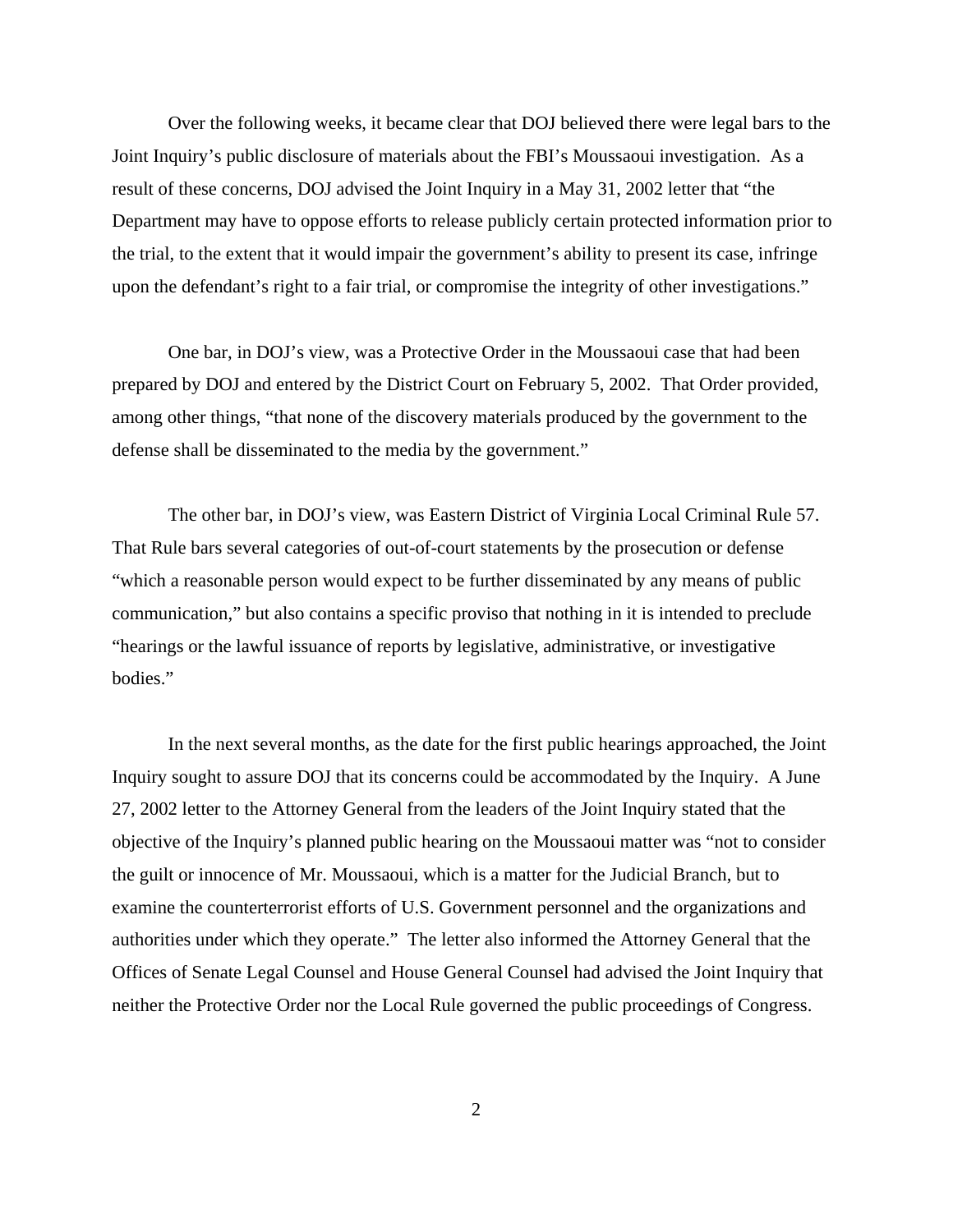In July 2002, DOJ's Criminal Division asked for a further description of the subjects that would be addressed in the Joint Inquiry's public hearings, which were scheduled to begin in September. On August 5, 2002, the Joint Inquiry Staff Director wrote to the Assistant Attorney General for the Criminal Division and explained that the scope of the Inquiry's planned public examination of the Moussaoui matter would include "FBI activity concerning Zacarias Moussaoui from August 15, 2001, when an intelligence investigation was opened, through September 11, 2001."

On August 20, 2002, DOJ filed an "Expedited Motion of the United States for Clarification Regarding the Applicability of the Protective Order for Unclassified but Sensitive Material and Local Criminal Rule 57 to Information that May be Made Public in Congressional Proceedings." DOJ asked the District Court to order that "[t]he Protective Order and Local Rule would preclude the provision of information regarding 'The Moussaoui Investigation,' as described [in the Joint Inquiry letter of August 5], for public use . . . ." The Department also submitted an order, which the District Court granted, "to authorize the service of its Expedited Motion with its attachments on the representatives of the House and Senate Intelligence Committees who are involved in the Joint 9/11 Inquiry, and to enable these committees to reply to the motion and attend any scheduled hearing."

With the assistance of the Offices of Senate Legal Counsel and House General Counsel, the General Counsel of the Joint Inquiry filed a reply on behalf of the Joint Inquiry on August 26 and participated in the argument on August 29, 2002. The reply asked that the District Court deny DOJ's requested relief for three main reasons: "(1) the protective order does not govern testimony before Congress, nor does it govern the production of documents to Congress, the use of documents by it, or the issuance of its reports; (2) Local Criminal Rule 57 specifically does not preclude the holding of legislative hearings or the issuance of legislative reports, and (3) the proposed expansion of the order by the Department of Justice runs afoul of the separation of powers."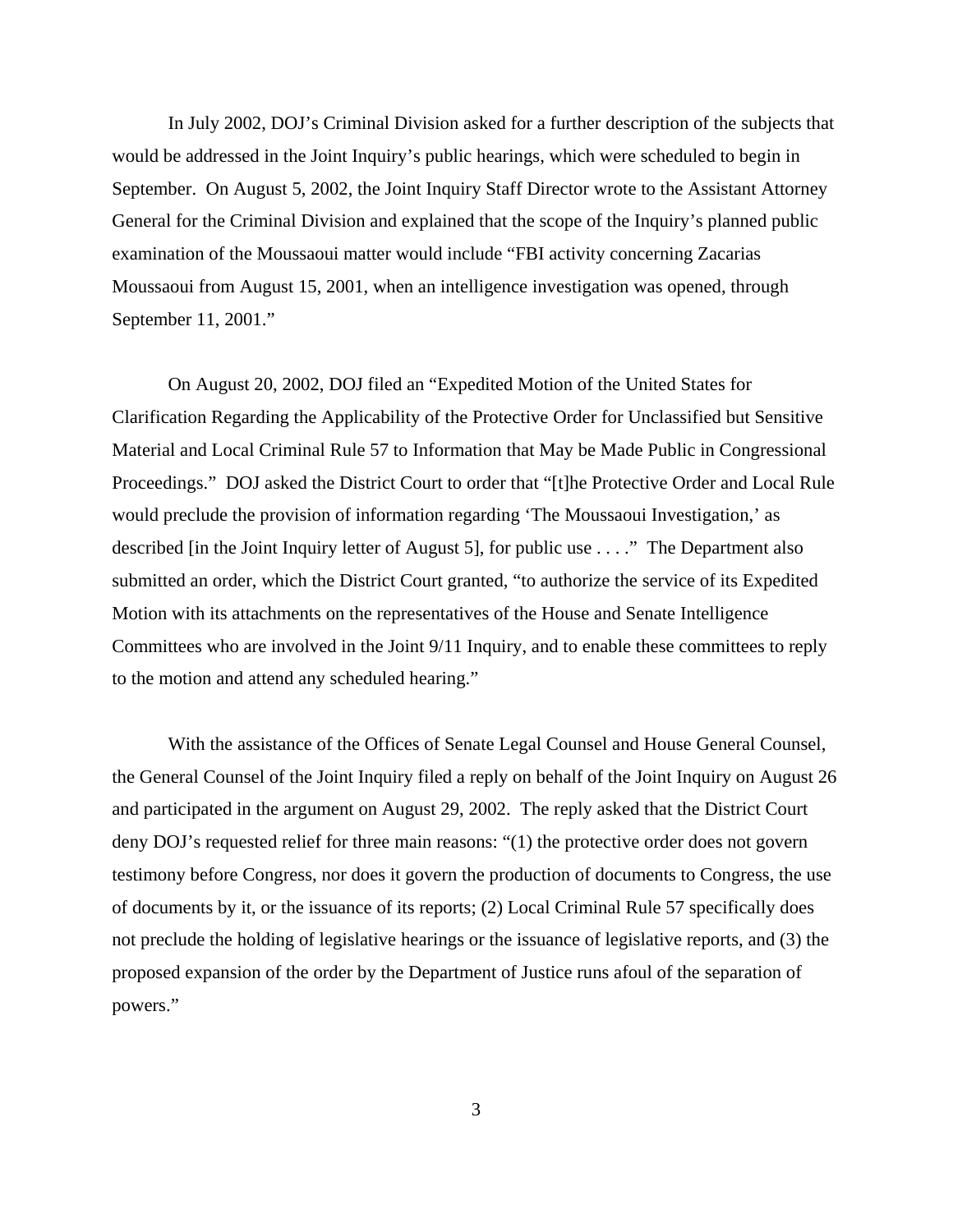On August 29, the District Court entered an order that denied DOJ's motion. Stating that the Protective Order "is too complicated in its present form," the order directed the submission of a new Protective Order. The August 29 order also stated "that nothing in this Order is intended to affect the applicability of Local Rule 57 to the participants in this case."

The transcript of the August 29 hearing was released publicly on August 30. Representatives of DOJ and the Joint Inquiry discussed, but could not agree on, the import of the Court's ruling, particularly regarding the applicability of the Local Rule to the testimony of FBI witnesses at the public hearing. During the first week of September 2002, DOJ asked the Joint Inquiry to advise it regarding which of the documents that had been provided to the Joint Inquiry by the FBI were believed to be relevant to a public hearing concerning the Moussaoui investigation. On September 11, 2002, the Joint Inquiry's General Counsel provided DOJ with a list of documents that were substantially likely to be included in public questioning of FBI witnesses at public hearings.

On September 20, DOJ filed a "Renewed Expedited Motion of the United States for Clarification Regarding the Applicability of Local Criminal Rule 57 to Information to be Made Public in Congressional Proceedings." Focusing only on the Local Rule, the Department did not renew its earlier arguments about the applicability of the Protective Order to Congressional proceedings. The Department asked the District Court to enter an order that "Local Criminal Rule 57 applies to Department of Justice personnel who are testifying at public Congressional hearings, including but not limited to, all statements such personnel make in response to questions asked by Members and staff at such hearings."

Again assisted by the Offices of Senate Legal Counsel and House General Counsel, the Joint Inquiry General Counsel replied in writing that:

. . . the order sought by the United States would substantially shut down the opportunity of the full Congress and the public to understand the important issues involved in the FBI's handling of the Moussaoui investigation prior to September 11. The relief sought by the United States would, in effect, amount to an injunction blocking a proceeding of the Congress that no Court has ever issued.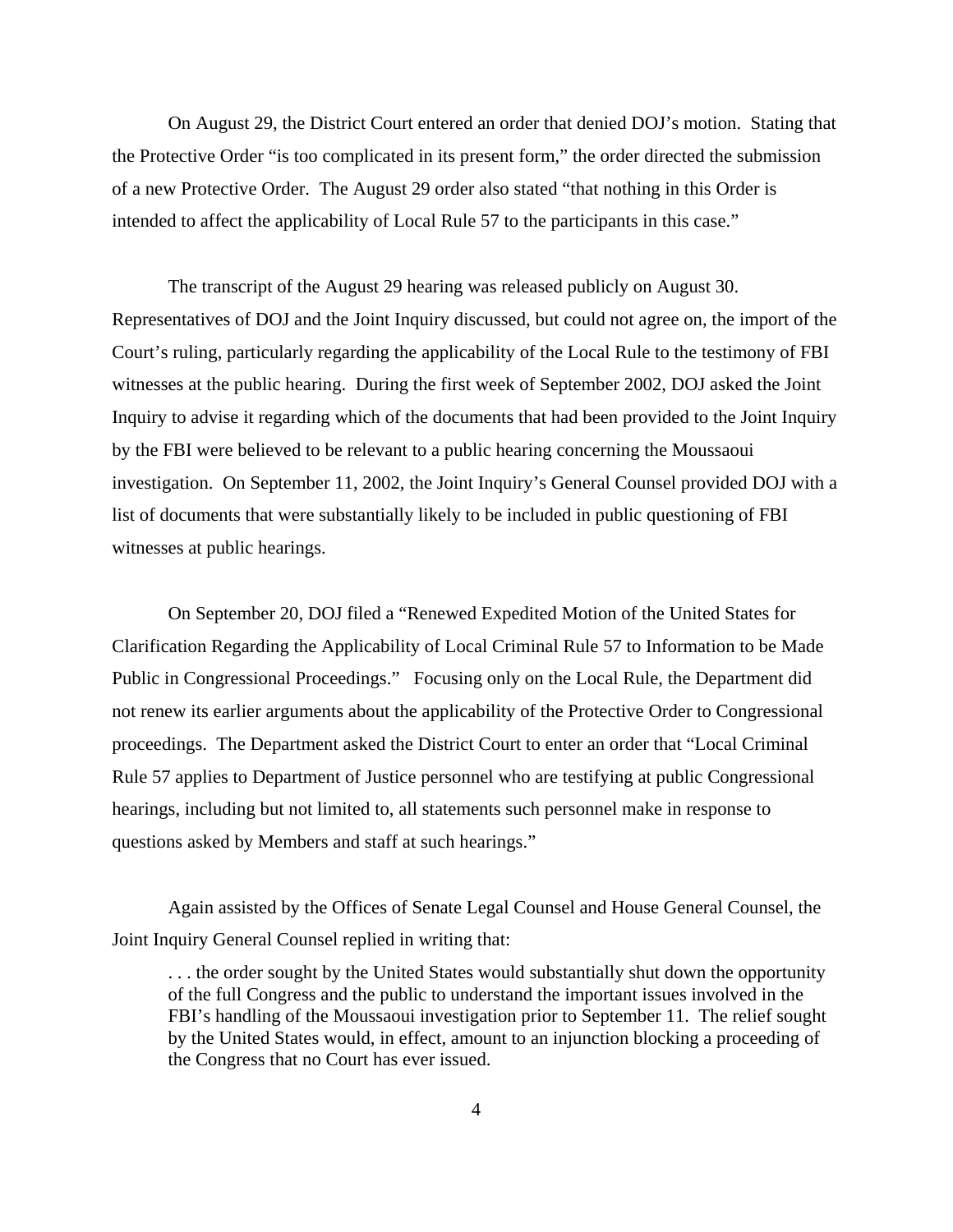On September 23, 2002, the District Court denied the DOJ motion, as follows:

The Joint Inquiry made clear in its August 5, 2002 letter to the Assistant Attorney General for the Criminal Division the limited parameters of the inquiry and has reiterated in its Reply that the Committees will not ask witnesses to comment about the merits of this case. Indeed, the questions are expected to focus on "what government officials heard, observed, reasoned, recommended, and acted on (or did not act on) prior to September 11." [Quoting Joint Inquiry Reply.] The Committees are not interested in "expressions of current judgment from government witnesses about the defendant's guilt or innocence or the government's plans for presenting its case." [Quoting Joint Inquiry Reply.] Given the ground rules articulated by the Joint Inquiry, FBI personnel should have no difficulty responding to Congress' questions without violating Local Rule 57 or any other order of this Court. Accordingly, the Renewed Expedited Motion for Clarification is DENIED.

In accordance with its commitment to consult with the Department of Justice, the Joint Inquiry continued to allow DOJ to review and comment regarding the contents of staff statements related to the Moussaoui case and other matters. At the Joint Inquiry's September 24 public hearing and the closed hearing that followed concerning the Moussaoui matter, the Joint Inquiry permitted a DOJ representative to attend with FBI witnesses for the purpose of advising whether any question called for an answer that might impair the Moussaoui prosecution. Thus, the Inquiry was able to proceed with a full public exposition of the issues raised in the Moussaoui investigation without impeding the due process and fair trial interests of Moussaoui and DOJ.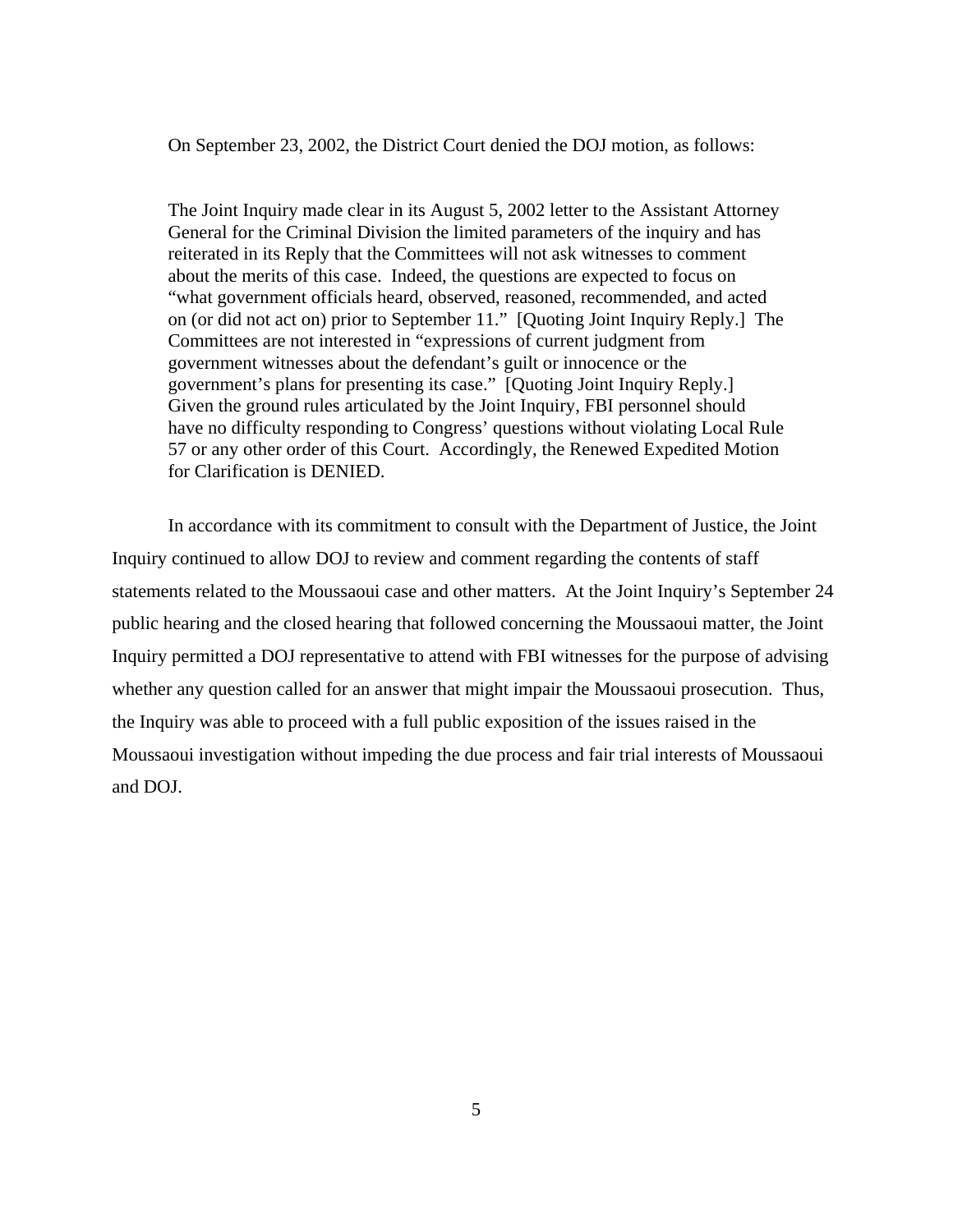# **APPENDIX**

# **ACCESS LIMITATIONS ENCOUNTERED BY THE JOINT INQUIRY**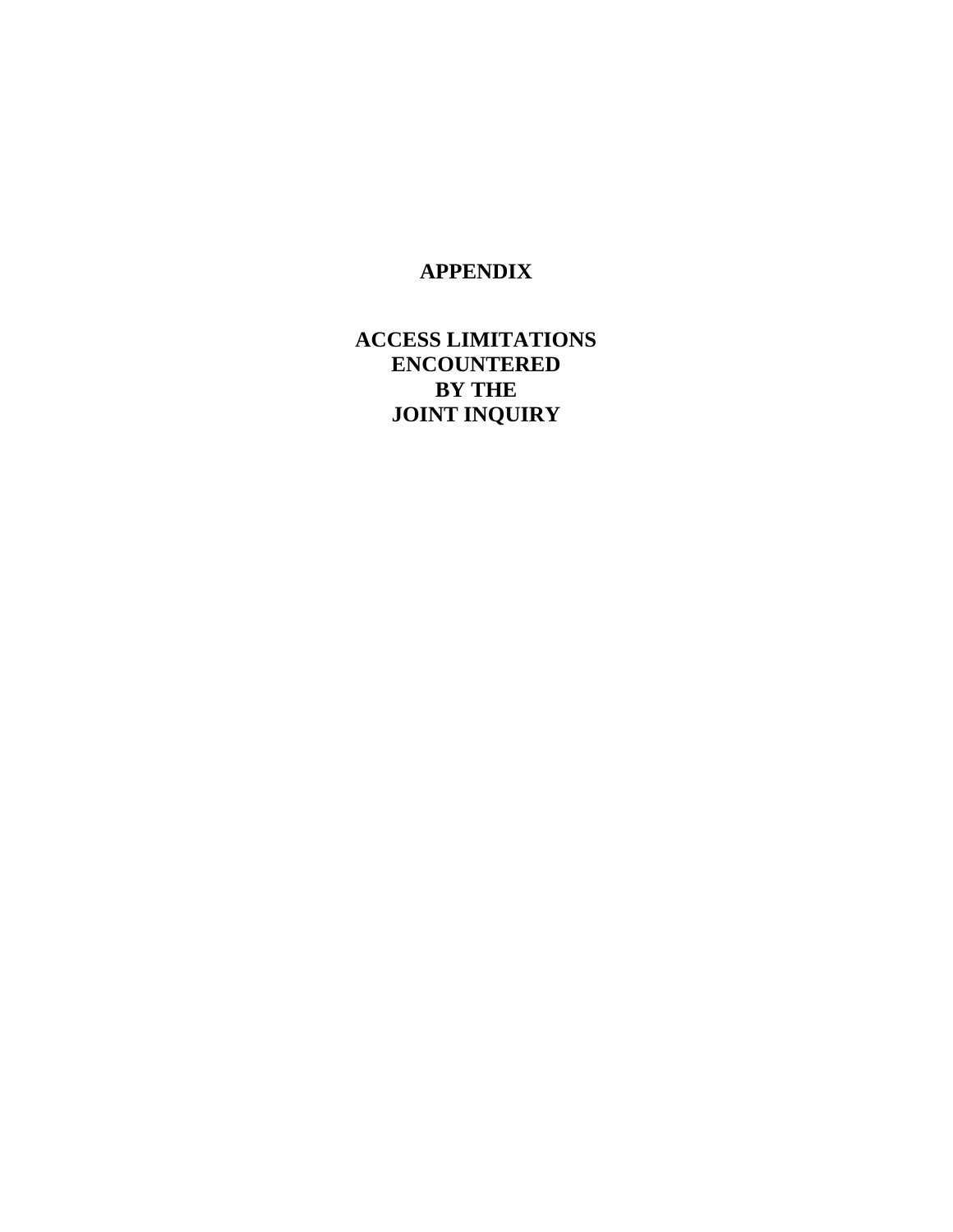# **ACCESS LIMITATIONS ENCOUNTERED BY THE JOINT INQUIRY**

 The Joint Inquiry received assurances from the White House, the Director of Central Intelligence and the heads of the Intelligence Community agencies that its access would be complete and unprecedented and that the agencies would "bend over backwards" and "be forward leaning" in response to requests for information made in the course of the Inquiry. While the major agencies in the Inquiry – CIA, FBI and NSA – provided substantial support and allowed access to large volumes of information, there were certain areas in which no access was allowed, and others where access was achieved only after extensive discussions and delays or under conditions that limited the scope of the Inquiry's work.

#### **Access Denied**

-- The President's Daily Brief (PDB): the White House determined, and the DCI and CIA agreed, that the Joint Inquiry could have no access to the contents of the PDB. Ultimately, this bar was extended to the point where CIA personnel were not allowed to be interviewed regarding the simple process by which the PDB is prepared. Although the Inquiry was inadvertently given access to fragments of some PDB items early on, this decision limited the Inquiry's ability to determine systematically what Presidents Clinton and Bush, and their senior advisors, were being told by the Intelligence Community agencies, and when, regarding the nature of the threat to the United States from Usama Bin Ladin and al-Qa'ida. Despite the White House decision, the Joint Inquiry was advised by Intelligence Community representatives of the content of an August 2001 PDB item that is discussed in the report. This glimpse into that PDB indicated the importance of such access [ $\qquad \qquad \qquad$  ]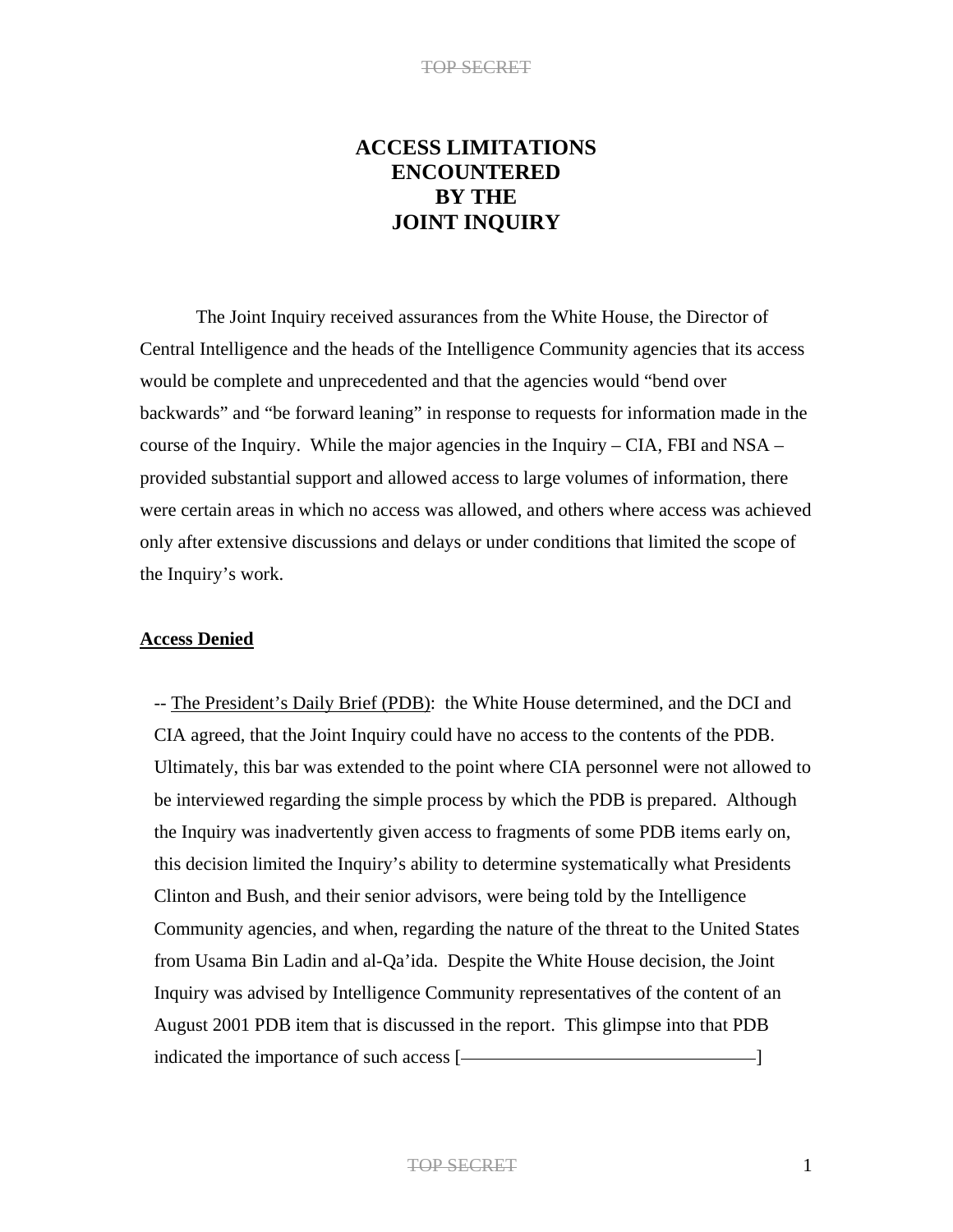$].$ 

[

-- Foreign Liaison Relationships: The DCI refused to allow the Joint Inquiry to have access to a series of reports that had been prepared within CTC regarding the strengths and weaknesses of the CIA's liaison relationships with a variety of foreign governments. This decision affected the Inquiry's ability to determine the extent to which some foreign governments had or had not cooperated and shared information with the United States in countering Bin Ladin and al-Qa'ida prior to September 11.

-- Budget Information: Because a lack of resources was raised repeatedly by Intelligence Community representatives throughout the Inquiry, it became important to review the budget requests that had been made by the various agencies through the relevant years and to compare the treatment of those requests within the agencies from which they originated, within the Administration, and by Congress. While certain information was made available regarding agency and Congressional action, the Office of Management and Budget (OMB) and the White House prevented the agencies from sharing information regarding budget requests that were submitted by the agencies to OMB and the actions OMB took to increase or decrease those requests before they were submitted to Congress. This limited the Inquiry's ability to determine where in the budget process requests for additional counterterrorism resources were changed.

-- [Covert Action Programs: Covert action was an important part of CIA's overall effort to counter the threat posed by Bin Ladin prior to September 11, 2001. [

]. The NSC denied the Joint Inquiry access to documents, thereby limiting its ability to inquire into this area].

National Security Advisor Condoleeza Rice stated in a May 16, 2002 press briefing that, on August 6, 2001, the President's Daily Brief (PDB) included information about Bin Ladin's methods of operation from a historical perspective dating back to 1997. One of the methods was that Bin Ladin might choose to highjack an airliner in order to hold passengers hostage to gain release of one of their operatives. She stated, however, that the report did not contain specific warning information, but only a generalized warning, and did not contain information that al-Qa'ida was discussing a particular planned attack against a specific target at any specific time, place, or by any specific method.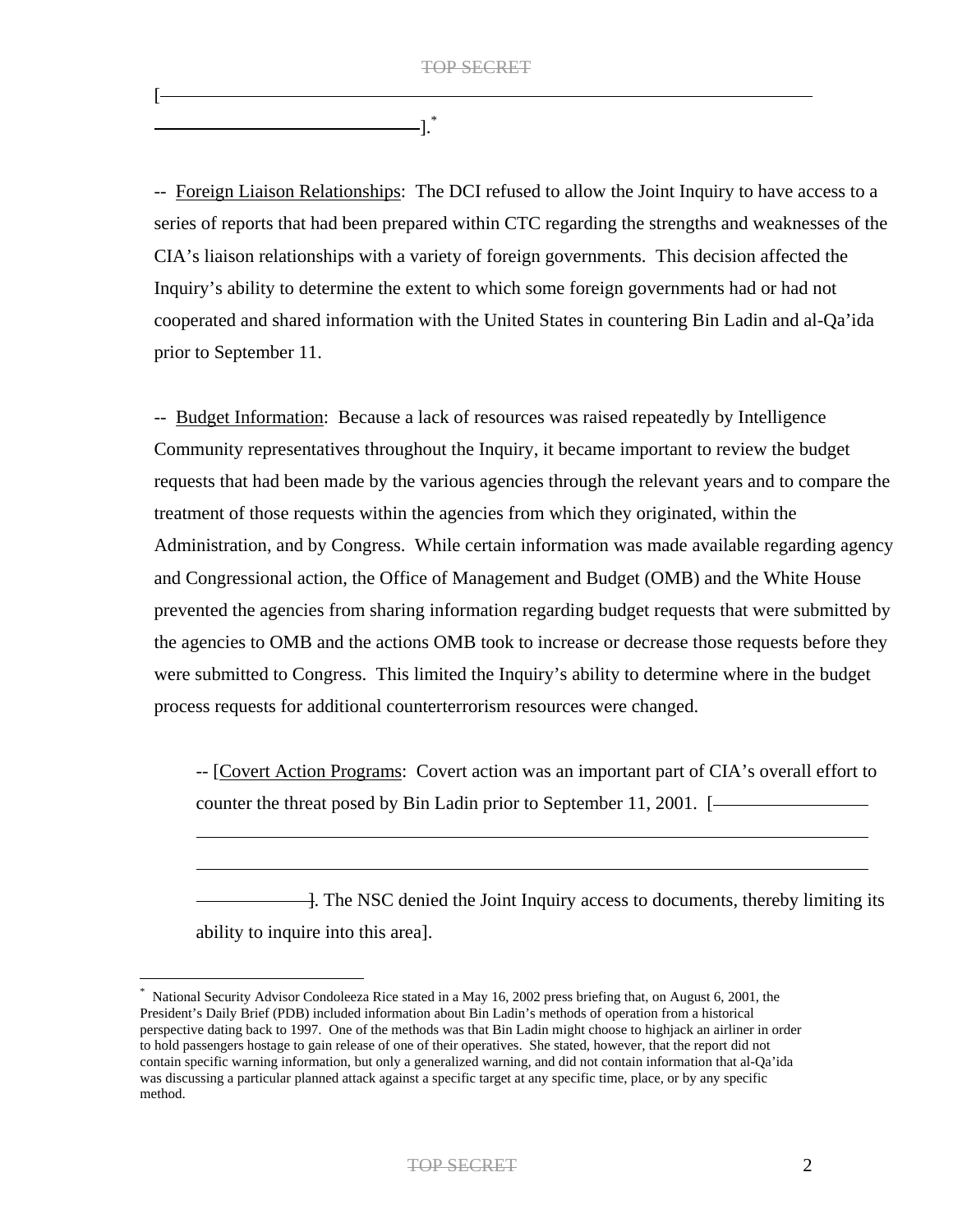-- NSC-Level Information: There were several areas of counterterrorism intelligence policy development where insight into discussions involving the DCI, CIA and other Intelligence Community officials, and personnel at the National Security Council and White House levels would have been helpful in determining why certain options and programs were or were not pursued in particular time frames. Access to most information that involved NSC-level discussions was blocked, however, by the White House. Even agency documents that were drafted in anticipation of NSC discussion were denied to the Inquiry as "pre-decisional." The Inquiry also was denied access to, or a briefing concerning, the findings and conclusions of the report of the National Security Presidential Directive-5 Commission on Intelligence Reform chaired by Lt.Gen. Brent Scowcroft.

-- Interview of the DCI: The Joint Inquiry attempted to schedule an interview of DCI George Tenet in order to solicit his recollections, understandings and opinions regarding a host of questions relating to policy, resource, organizational, authority, priorities, and other issues that had been developed during the Inquiry. Such an interview was at first delayed and then made conditional on further discussions with DCI staff. Ultimately, the DCI testified at length in closed and open sessions before the Joint Inquiry and the interview was denied on that basis.

-- [Interview of FBI Informant: On August 8, 2002, the FBI informed the Joint Inquiry that two of the hijackers had numerous contacts with a long time FBI counterterrorism informant. The Joint Inquiry made numerous requests to the FBI to interview the informant in an effort to resolve some of the inconsistencies in the informant's reporting and to better evaluate how effectively the FBI utilized the informant. The FBI, supported by the Attorney General and the Administration, refused to make the informant available for an interview or to serve a Congressional deposition notice and subpoena on the informant, whose whereabouts were known to the FBI at the time. The FBI also strongly objected to a Joint Inquiry interview of the informant, citing concerns about adverse impact on FBI efforts to recruit future informants. The Joint Inquiry instead agreed with a suggestion by FBI officials that, as an initial step, written

TOP SECRET 3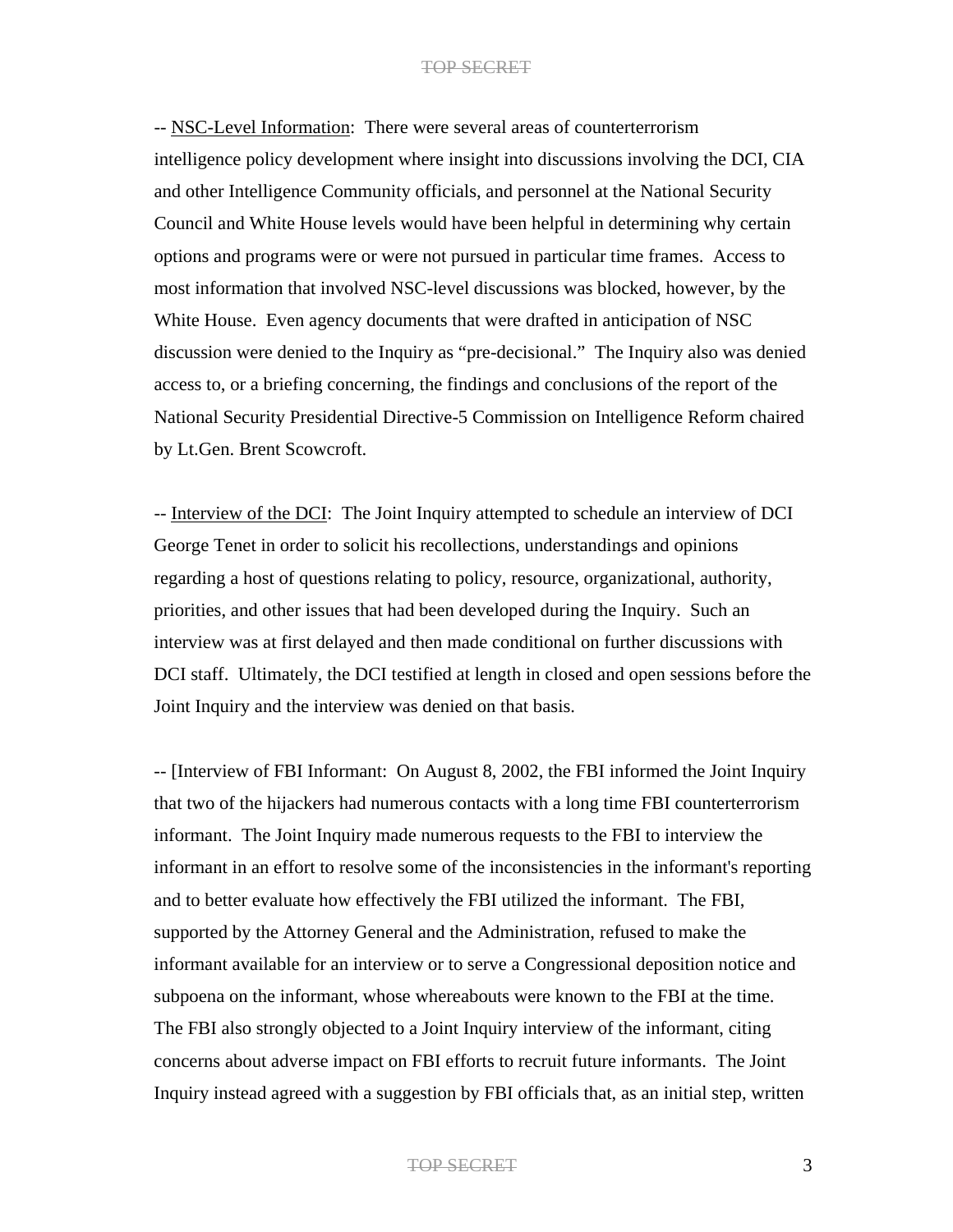interrogatories be served on the informant. The FBI agreed to deliver those interrogatories to the informant for a written response. Soon after, the informant retained an attorney, who advised the Joint Inquiry that the informant would not respond to the interrogatories. The attorney also advised the Joint Inquiry that, if subpoenaed, the informant would be unwilling to testify without an immunity agreement. As a result, while the Joint Inquiry interviewed and received testimony from FBI personnel familiar with the information provided by the informant, it was denied the opportunity to discuss that information directly with the informant].

-- NSA Technical and Contractual Information: The Joint Inquiry sought to determine whether and how NSA is planning to cope with changing technology and requirements, and how it is equipped to manage the allocation of scarce resources for research and development in the counterrterrosim area. Despite numerous requests for specific planning and other documents and briefings, NSA provided very limited responsive information in this area.

-- CIA and NSA Documents: CIA took the position that so-called "operational cables" from the field and certain other documents it deemed to be sensitive could be subject to Joint Inquiry review at CIA Headquarters, but that no copies could be brought to the Joint Inquiry's office. NSA adopted a similar position concerning its transcripts and disseminated intelligence reports and, ultimately, almost all other materials. This prevented the incorporation of the original documents in the Inquiry's central records where they could be drawn upon effectively for research and reference purposes. Both agencies did, however, allow verbatim notes to be made and removed to Inquiry offices. This consumed many hours and slowed the Inquiry's progress. Both agencies then agreed to allow copies to be removed from their premises if the Joint Inquiry agreed to allow them to be stored by the agencies at the end of the Inquiry, and even provided a draft of an agreement that would recognize this. When the Inquiry later agreed in principle and responded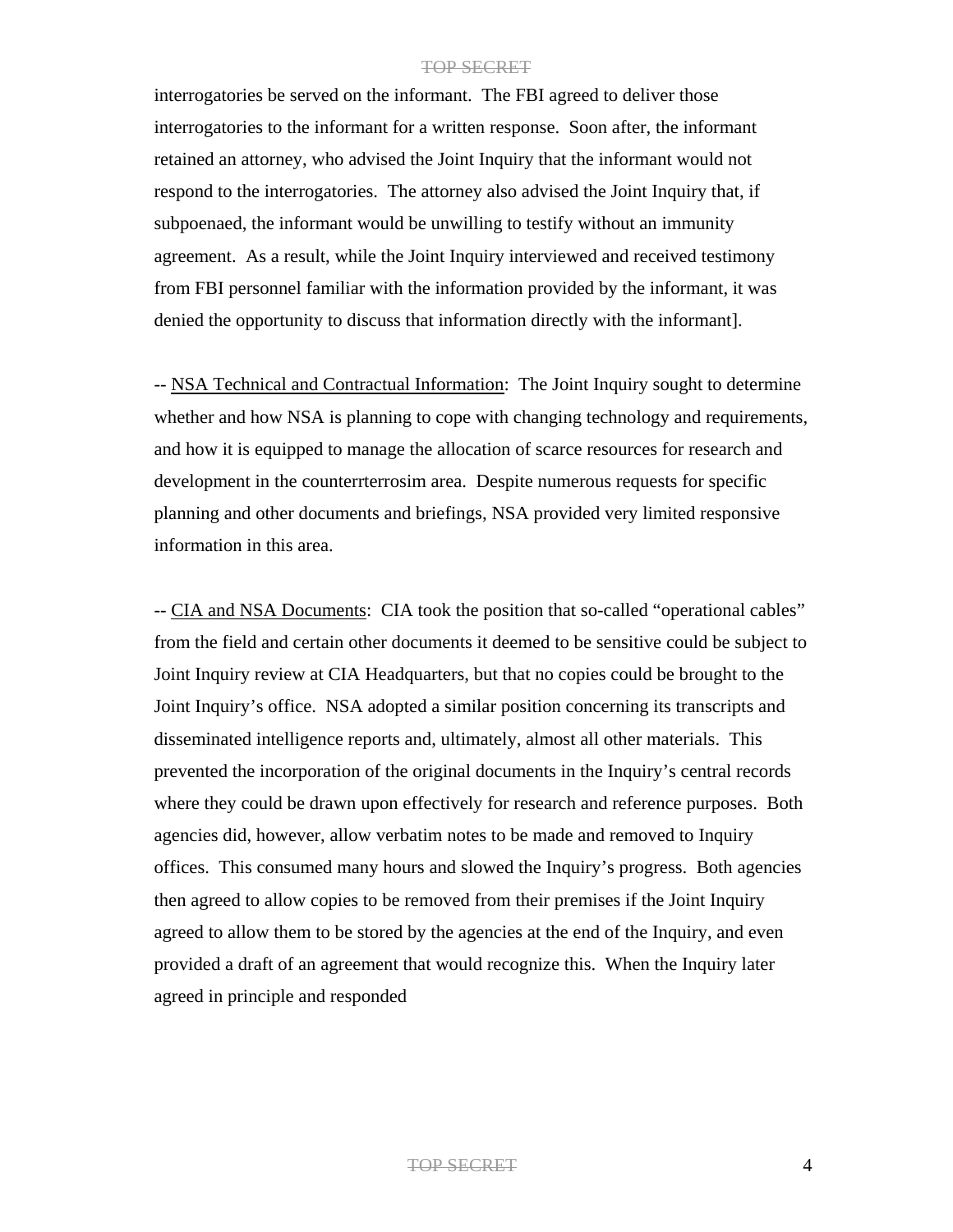with a revised draft, however, the agencies decided that such an agreement was no longer desirable and returned to their original positions.

-- Military Options: In order to evaluate allegations that the U.S. military was reluctant to become involved in the effort against Bin Ladin prior to September 11, and to assess the interplay between the CIA and the military in covert action and special operations relating to counterterrorism, the Joint Inquiry asked to review documents regarding 13 military options that had been reportedly prepared by the Joint Chiefs of Staff (JCS) in response to a White House request. The JCS Legal Counsel, supported by the Defense Department (DOD) General Counsel and the NSC, took the position that this request exceeded the scope of the Joint Inquiry's authority, but provided a summary briefing concerning the options.

#### **Access Limited**

-- Foreign Government Information at the FBI: The FBI allowed the Joint Inquiry to review information provided by foreign governments at the FBI, but would not allow the documents or verbatim notes to be carried to the Inquiry's offices. This limited and delayed the Inquiry's efforts to understand the level of cooperation displayed by the [- and other governments in counterterrorism efforts prior to September 11.

-- Interview Policies: The Intelligence Community agencies insisted that agency representatives – usually legal or congressional affairs – be present to monitor all interviews of their personnel – present or former. The Inquiry took the position that agency monitors would be excluded where an agency employee, or Joint Inquiry personnel, decided that their presence would inhibit the full and frank discussion of any matter. Some of the agencies "pre-briefed" personnel who were to be interviewed by the Joint Inquiry, explaining to them what the agency position was on certain matters and urging the employees not to range too broadly in their responses. In one instance, after lengthy discussions with DOJ and FBI personnel, a former FBI agent was interviewed without monitors present at his request. On occasion, agency legal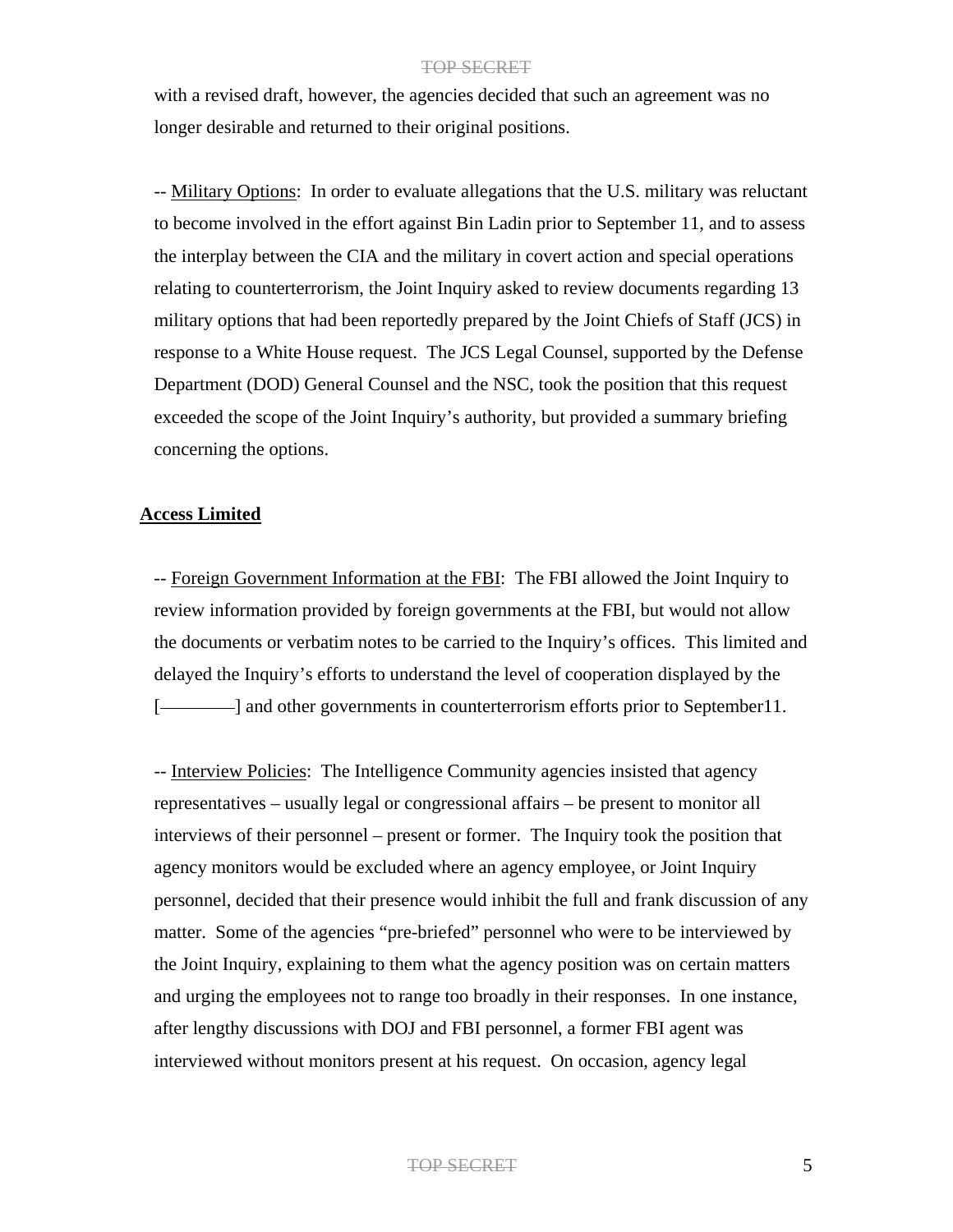representatives instructed individuals not to respond to questions that the monitors deemed would reveal pre-decisional matters or legal advice.

## **Access Delayed**

-- Department of Justice (DOJ) Concerns: The Joint Inquiry agreed with DOJ's position that information sealed by court order or relating directly to Grand Jury proceedings, and evidence obtained by means of electronic surveillance conducted under 18 U.S.C. §2510, et seq., not be provided to the Inquiry. Some previously sealed information was, with the assistance of DOJ and by court order, eventually provided to the Inquiry. While this agreement was not inconsistent with the goals of the Inquiry, significant delays resulted in the first months of the Inquiry while Intelligence Community and other U.S. Government agencies waited for DOJ to develop an efficient process for review of all information requested by the Inquiry. Subsequently, DOJ took the position that FBI personnel who had been involved in the Moussaoui investigation or the September 11 investigation and who might be trial witnesses could not be interviewed by the Joint Inquiry about those matters. This issue was not resolved until the Congressional leaders of the Joint Inquiry met with the Attorney General and senior Department of Justice officials in early May and expressed their objections to the DOJ position. Other DOJ objections and concerns relating specifically to Joint Inquiry access to and use of information relating to the Moussaoui investigation were dealt with in federal court and are discussed in a separate section of this Appendix, entitled "The Joint Inquiry In Court."

-- The Third Agency Rule/Internal Reviews: The Intelligence Community initially took the position that any information from one agency that was found in the files of another agency could not be shared with the Joint Inquiry until the originating agency had been consulted and given its permission. This slowed the disclosure process significantly. Based on Inquiry objections, the Community first reduced the application of this procedural obstacle to only intelligence that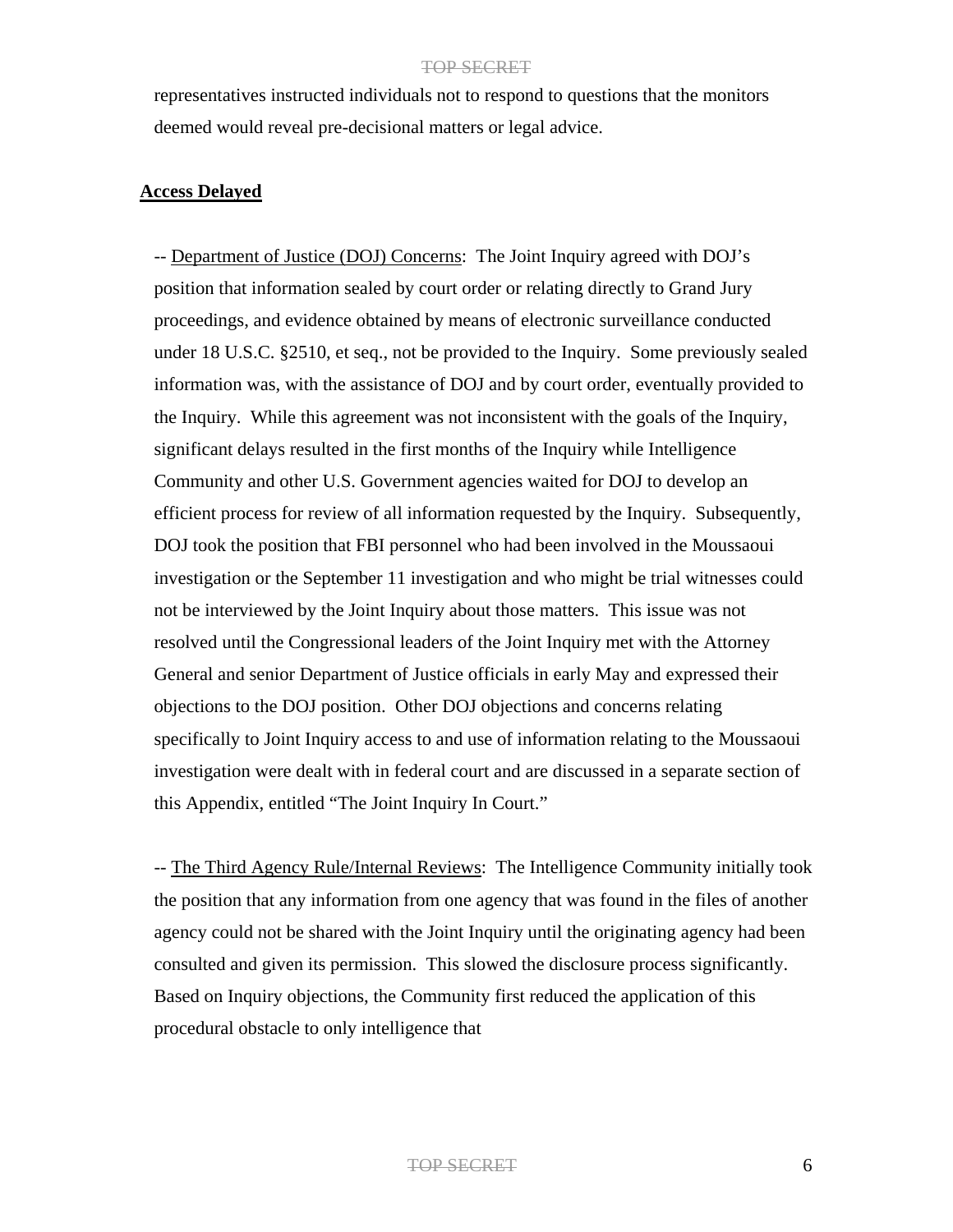had not been disseminated in finished form, and finally agreed to provide the Inquiry with access and simultaneous notice to the originating agency. In addition, the agencies insisted on reviewing and redacting certain information from documents before they were provided to the Inquiry, further preventing timely responses to Inquiry requests. Finally, the agencies would not provide the Inquiry with electronic access to information, but insisted on providing paper copies of all information. This not only slowed production of the material, but also hindered the efficient review and utilization of this information by the Inquiry.

-- Interview of the Deputy National Security Advisor: The Joint Inquiry requested the opportunity to conduct an interview of the National Security Advisor to the President in May 2002 in order to obtain a better understanding of the development of counterterrorism policy in the Bush Administration before September 11, 2001. The NSC resisted this and suggested in June that the Deputy National Security Advisor be the subject instead and that written questions be provided instead of conducting an interview. The Joint Inquiry provided written questions in July but did not receive responses until November 2002.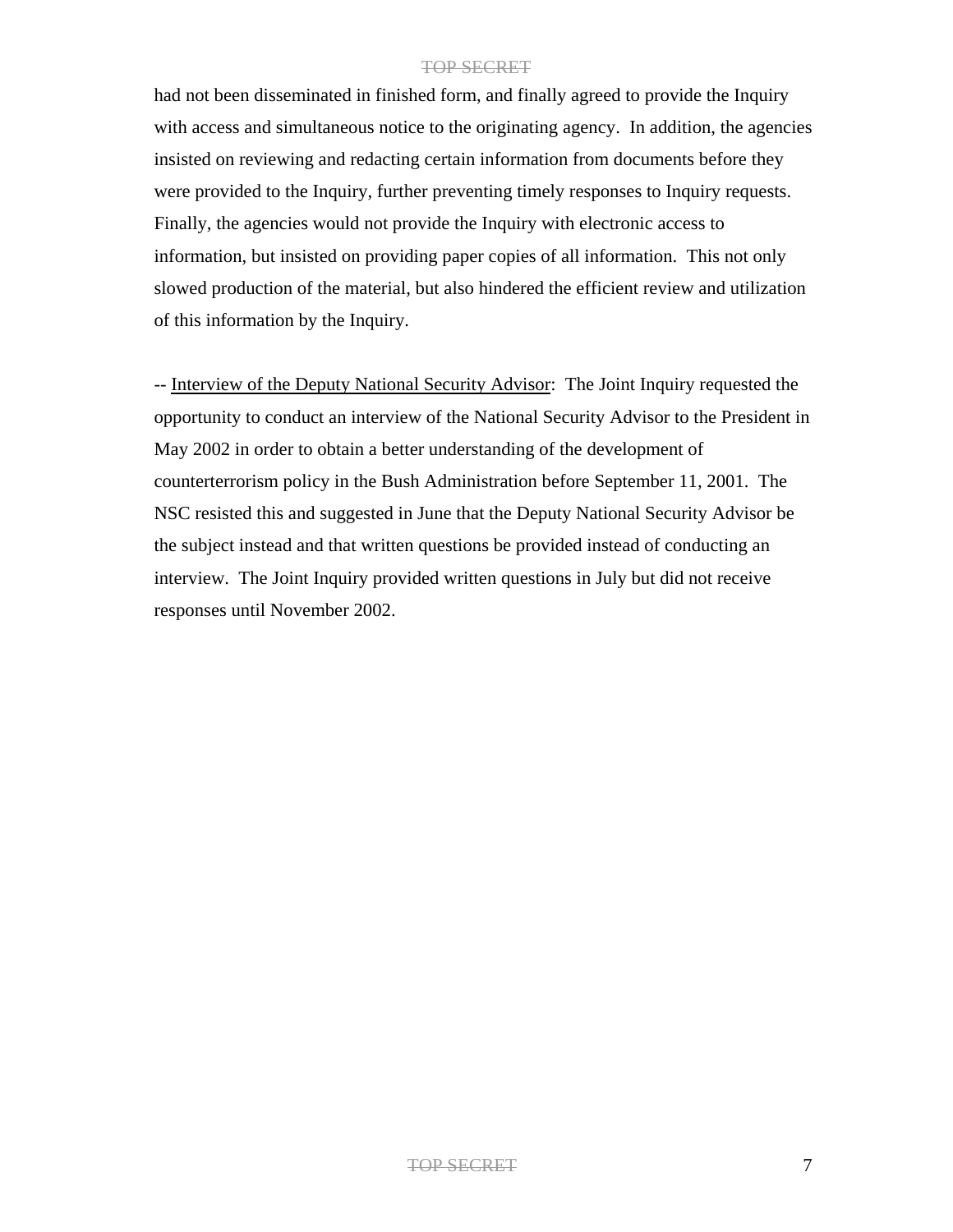# Congress of the United States

**Committee Sensitive** 

Washington, DC 20515

July 1, 2002

President George W. Bush The White House 1600 Pennsylvania Avenue Washington, DC 20500

Dear Mr. President:

As you know, the Joint Inquiry of the Senate Select Committee on Intelligence and the House Permanent Select Committee on Intelligence is reviewing the performance of the Intelligence Community in connection with the attacks of September 11. Key aspects of this Inquiry include the organization and functions of the Community and whether legislative action is necessary to improve its ability to produce and share critical intelligence for counter-terrorism purposes. We are requesting that the draft report of the 2001 NSPD-5 Presidential Commission on Intelligence Reform chaired by General Brent Scowcroft be made available to the Joint Inquiry as it considers those issues. As you know, reports of the Commission's tentative findings have appeared in the media. Based on those reports, the findings appear to be highly relevant to the work of the Joint Inquiry.

If your staff has any questions or would like to discuss this request further, they should contact Eleanor Hill, the Joint 9/11 Inquiry Staff Director, at (202) 226-0911.

We appreciate your support for our effort and look forward to receiving the Commission report.

Bob Graham Chairman Senate Select Committee on Intelligence

Richard Shelby Vice Chairman Senate Select Committee on Intelligence

Sincerely,

Porter Goss Chairman House Permanent Select Committee on Intelligence

Nancy Pelosi Ranking Democrat House Permanent Select. Committee on Intelligence

**Committee Sensitive**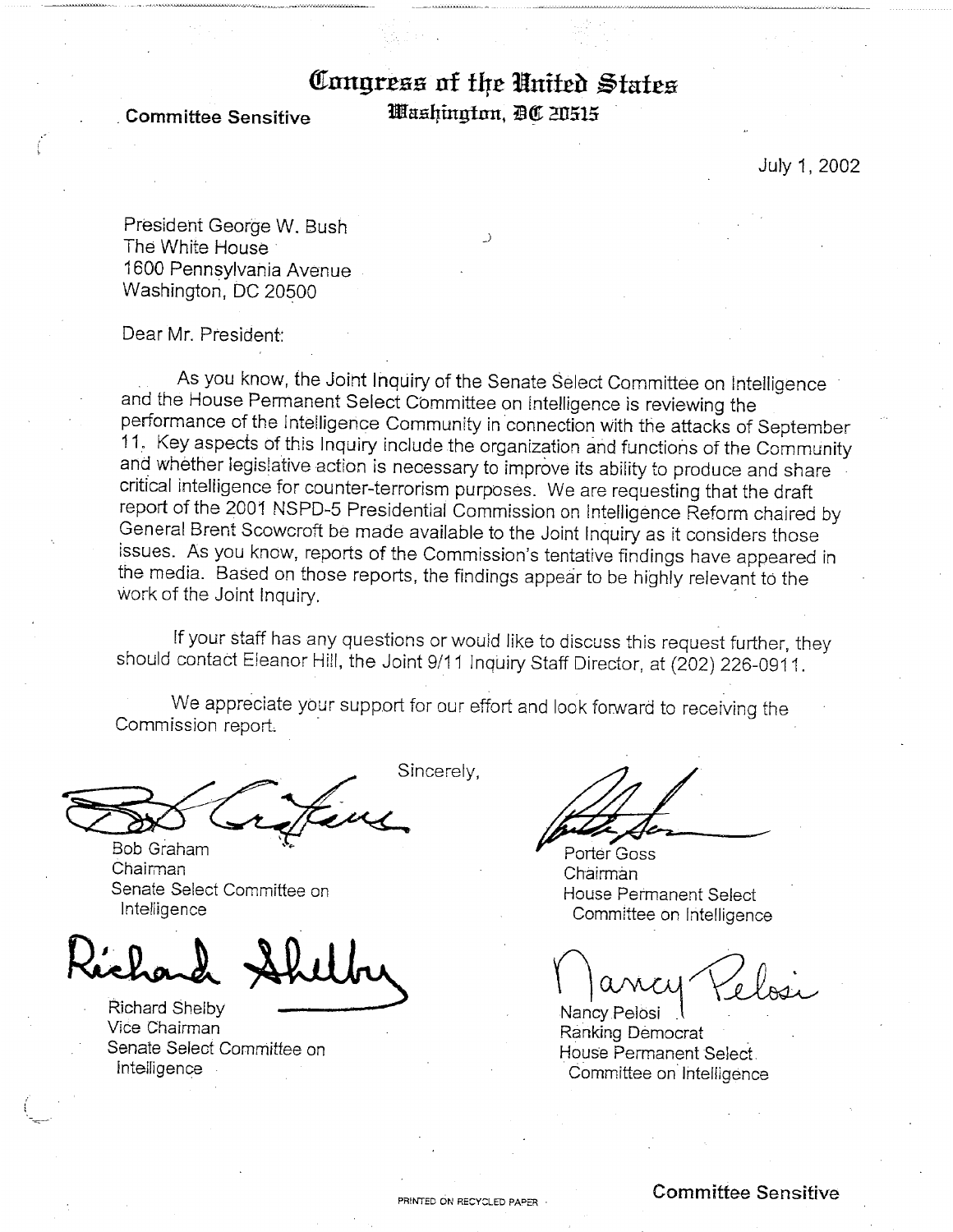# Congress of the United States

Washington, DC 20515

## **Committee Sensitive**

July 1, 2002

Mitchell E. Daniels, Jr. Director Executive Office of the President Office of Management and Budget 725.17<sup>th</sup> Street, NW Washington, DC 20503

Dear Mr. Daniels:

The Joint Inquiry Staff of the House and Senate Intelligence Committees seeks access to several Office of Management and Budget documents that are relevant to our ongoing inquiry. These documents have either been referred to in briefings or hearings before the Committees or during staff interviews of Intelligence Community personnel.

As you know, the Committees announced the scope of their joint inquiry in June, which focuses on the performance of the Intelligence Community in connection with the terrorist attacks of September 11<sup>th</sup> [enclosure (1)]. As part of that inquiry, we are reviewing the resources granted to the Intelligence Community during the course of its counter-terrorism efforts. Enclosure (2) is an initial list of requests.

Your assistance will facilitate the Joint Inquiry in key areas of interest to the House and Senate Intelligence Committees. Please do not hesitate to call me if there is anything I can do to expedite this request. I can be reached at (202) 226-0911. Please have your staff contact Daniel Byman at the same number with any specific questions regarding this request.

We appreciate your cooperation in this most important effort.

Sincerelv.  $\mathcal{L}$ 

Eleanor Hill Director, Joint Inquiry Staff

Enclosures:

(1) Initial Scope of the Joint Inquiry (2) List of requested documents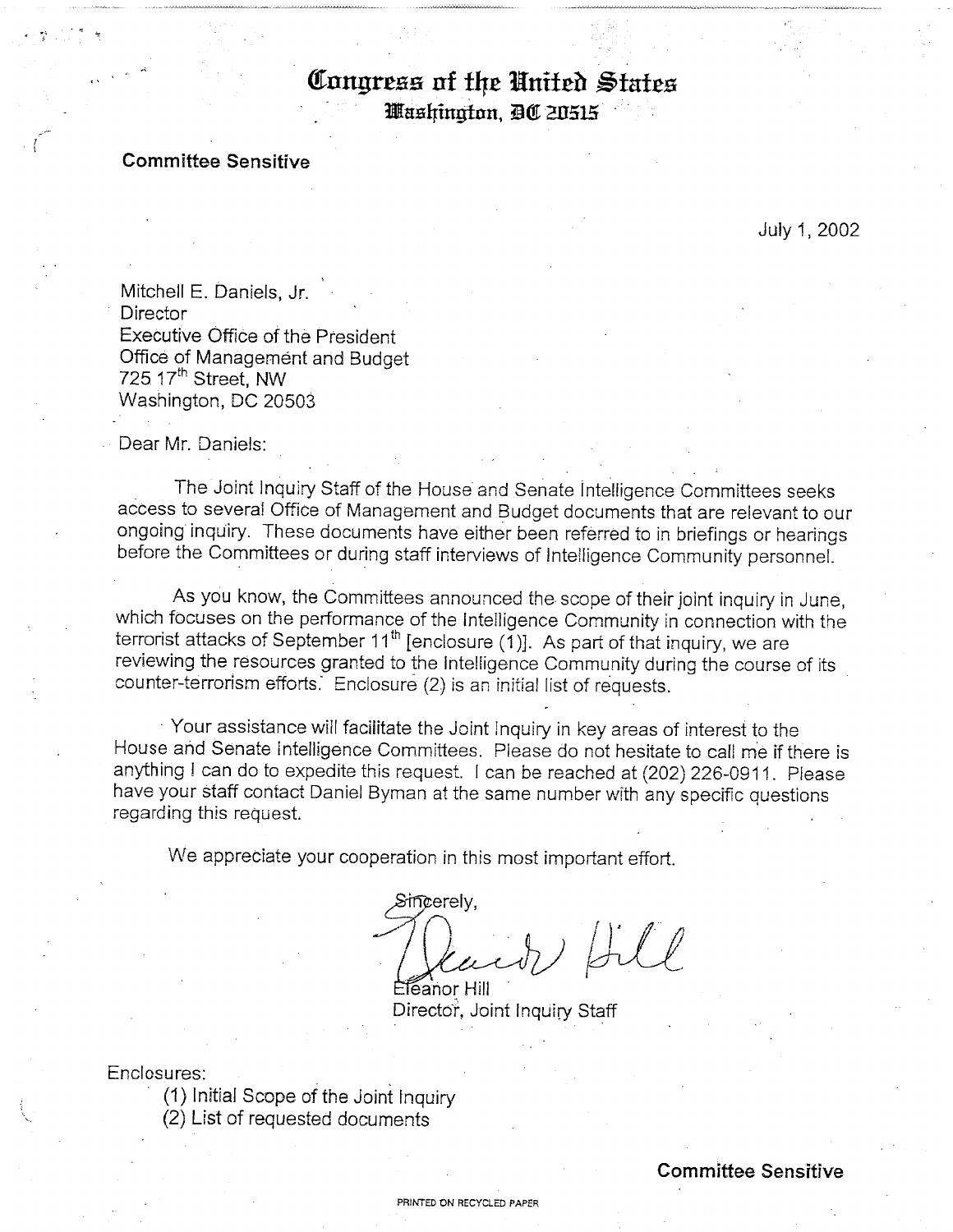# **Committee Sensitive**

# Joint 9/11 Inquiry

# **OMB Document Request July 1, 2002**

- OMB guidance levels ("passback") for the Intelligence Community agencies, including the FBI, since 1986:
- Any "overguidance" requests from the Director of Central Intelligence or the heads of other members of the Intelligence Community related to terrorism since FY98:
- OMB National Security Crosscut Report to Congress for FY99-present;
- Documents from the OMB "Director's Review" on intelligence programs for the Fall of 1998, the Fall of 1999, and the Fall of 2000; and
- National Security Crosscut Data on counterterrorism for FY00 and FY01 requested by OMB from the various Intelligence Community agencies.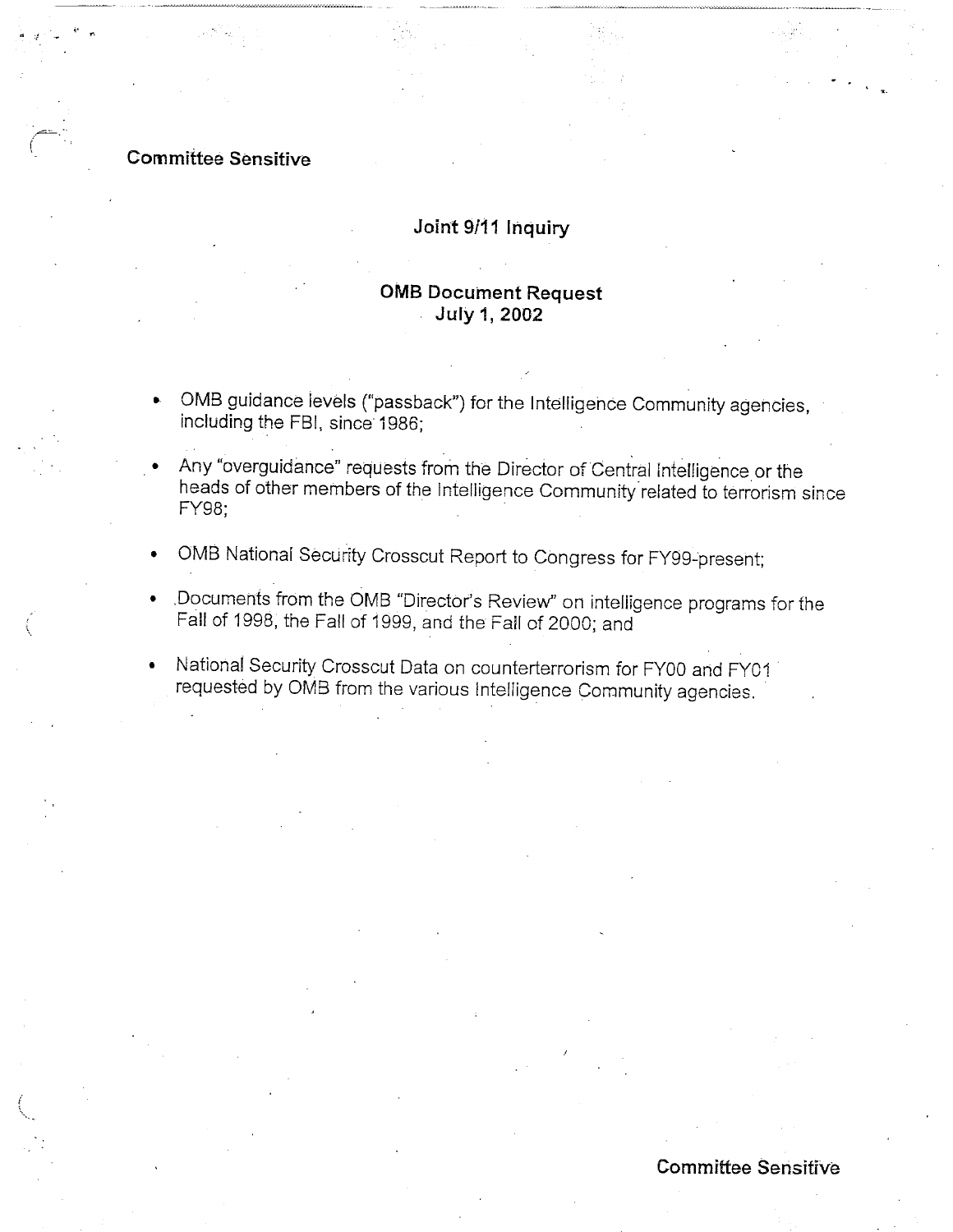# Congress of the United States Washington, DC 20515

#### PREAMBLE

To reduce the risk of future terrorist attacks; to honor the memories of the victims of the September 11 terrorist attacks by conducting a thorough search for facts to answer the many questions that their families and many Americans have raised; and to lay a basis for assessing the accountability of institutions and officials of government:

## THE SENATE SELECT COMMITTEE ON INTELLIGENCE **AND** HOUSE PERMANENT SELECT COMMITTEE ON INTELLIGENCE

#### **ADOPT THIS**

#### INITIAL SCOPE OF JOINT INQUIRY

Pursuant to section  $5(a)(1)$  of Senate Resolution 400,  $94<sup>th</sup>$  Congress, Rule 6 of the Rules of Procedure of the Senate Select Committee on Intelligence, Rule XI(1)(b) of the Rules of the House of Representatives, and Rule'9 of the Rules of Procedure of the House Permanent Select Committee on Intelligence, the two Committees have authorized an investigation, to be conducted as a Joint Inquiry, into the Intelligence Community's activities before and after the September 11, 2001 terrorist attacks on the United States. The Committees have undertaken this Joint Inquiry pursuant to their responsibility to oversee and make continuing studies of the intelligence activities and programs of the United States Government and all other authority vested in the Committees.

The purpose of this Joint Inquiry is --

(a) to conduct an investigation into, and study of, all matters that may have any tendency to reveal the full facts about -

(1) the evolution of the international terrorist threat to the United States, the response of the United States Government including that of the Intelligence Community to international terrorism, from the creation of the Director of Central Intelligence's Counterterrorist Center in 1986 to the present, and what the Intelligence Community had, has, or should have learned from all sources of information, including any terrorist attacks or attempted ones, about the international terrorist threat to the United States;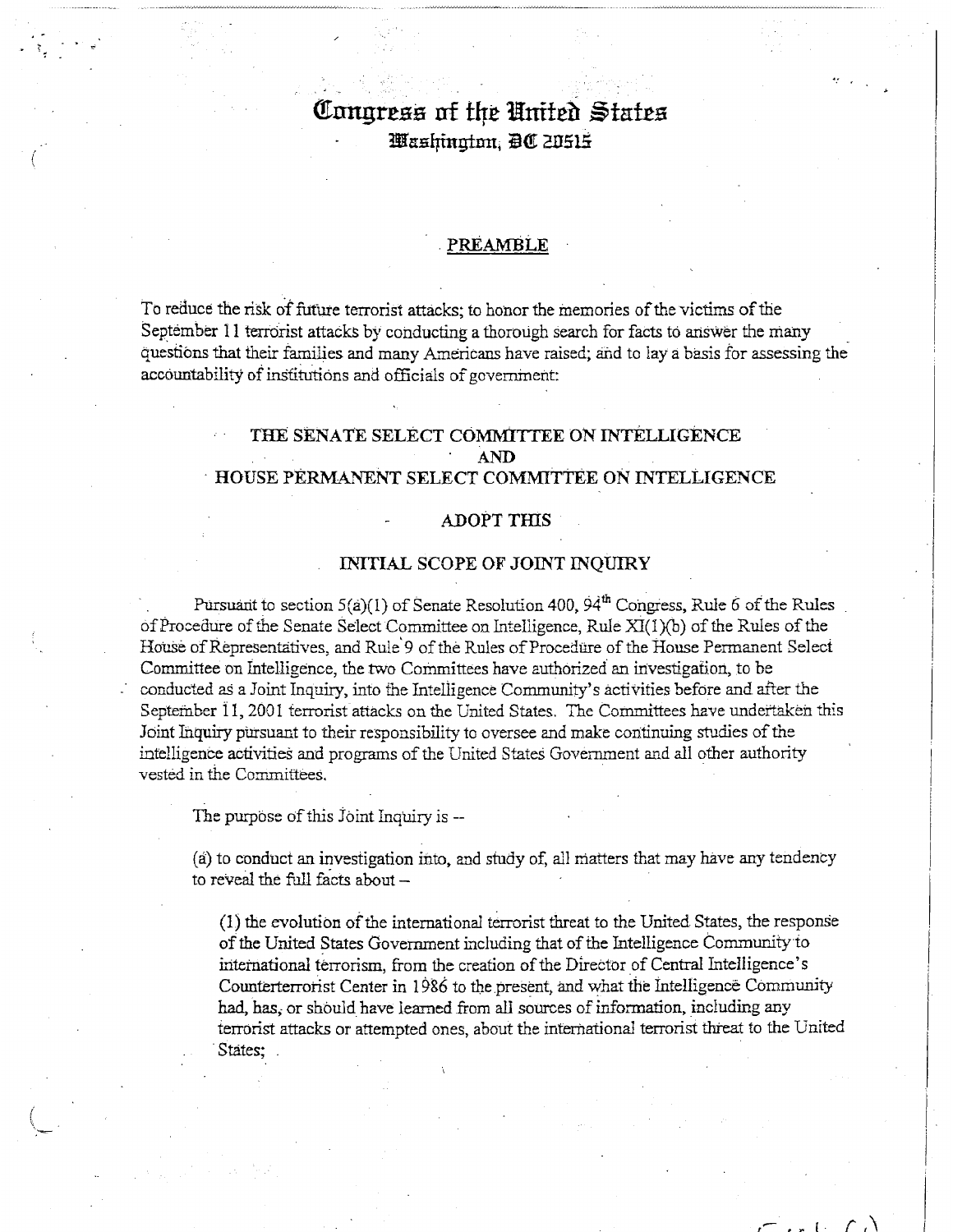(2) what the Intelligence Community knew prior to September 11 about the scope and nature of any possible attacks against the United States or United States interests by international terrorists, including by any of the hijackers or their associates, and what was done with that information;

(3) what the Intelligence Community has learned since the events of September 11 about the persons associated with those events, and whether any of that information suggests actions that could or should have been taken to learn of, or prevent, those events:

(4) whether any information developed before or after September 11 indicates systemic problems that may have impeded the Intelligence Community from learning of or preventing the attacks in advance, or that, if remedied, could help the Community identify and prevent such attacks in the future;

 $(5)$  how and to what degree the elements of the Intelligence Community have interacted with each other, as well as other parts of federal, state, and local governments with respect to identifying, tracking, assessing, and coping with international terrorist threats; as well as biological, chemical, radiological, or nuclear threats, whatever their source (such as the Anthrax attack of 2001).

(6) the ways in which the Intelligence Community's responses to past intelligence problems and challenges, whether or not related to international terrorism, have affected its counterterrorism efforts; and

(7) any other information that would enable the Joint Inquiry, and the Committees in the performance of their continuing responsibilities, to make such recommendations, including recommendations for new or amended legislation and any administrative or structural changes, or other actions, as they determine to be necessary or desirable to improve the ability of the Intelligence Community to learn of, and prevent, future international terrorist attacks; and

(b) to fulfill the Constitutional oversight and informing functions of the Congress with regard to the matters examined in the Joint Inquiry.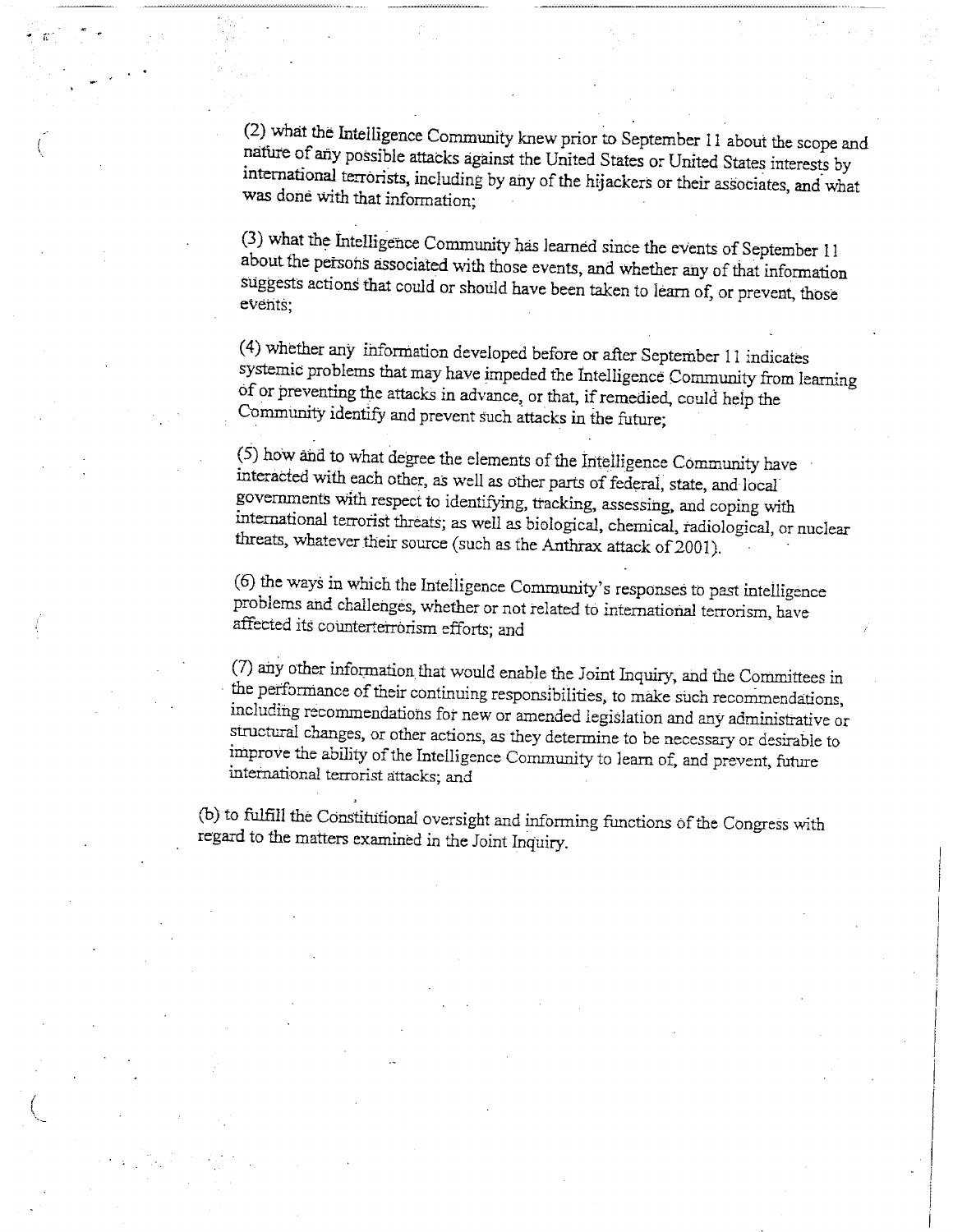# Congress of the United States

Washington, DC 20515

**Committee Sensitive** 

July 8, 2002

Dr. Condoleezza Rice Assistant to the President for National Security Affairs National Security Council The White House Washington, DC 20504

Dear Dr. Rice:

The Joint Inquiry Staff of the House and Senate Intelligence Committees seeks access to several National Security Council (NSC) documents that are relevant to our ongoing inquiry. These documents have either been referred to in briefings or hearings before the Committees or during staff interviews of Intelligence Community personnel.

As you know, the Committees announced the scope of their Joint Inquiry in June, which focuses on the performance of the U.S. Intelligence Community in connection with the terrorist attacks of September 11<sup>th</sup> [enclosure (1)]. In keeping with that guidance, the Joint Inquiry Staff is reviewing the U.S. Government response to international terrorism as part of its examination of the Intelligence Community's performance. As part of that effort, it is important that we review the policy guidance the Intelligence Community received from the National Security Council, including covert action instructions.

Enclosure (2) is forwarded as an initial list of requests. This list focuses primarily on covert action and the use of force against al-Qa'ida.

Your assistance will facilitate the Joint Inquiry in key areas of interest to the House and Senate Intelligence Committees. Please do not hesitate to contact me if there is anything I can do to expedite this request. I can be reached at (202) 226-0911. Please have your staff contact Daniel Byman with any specific questions regarding this request.

We appreciate your continued cooperation in this most important effort.

incerelv. !leanor Hill

Director, Joint Inquiry Staff

Enclosures: (1) Initial Scope of the Joint Inquiry (2) List of requested documents

– Committee Sensitive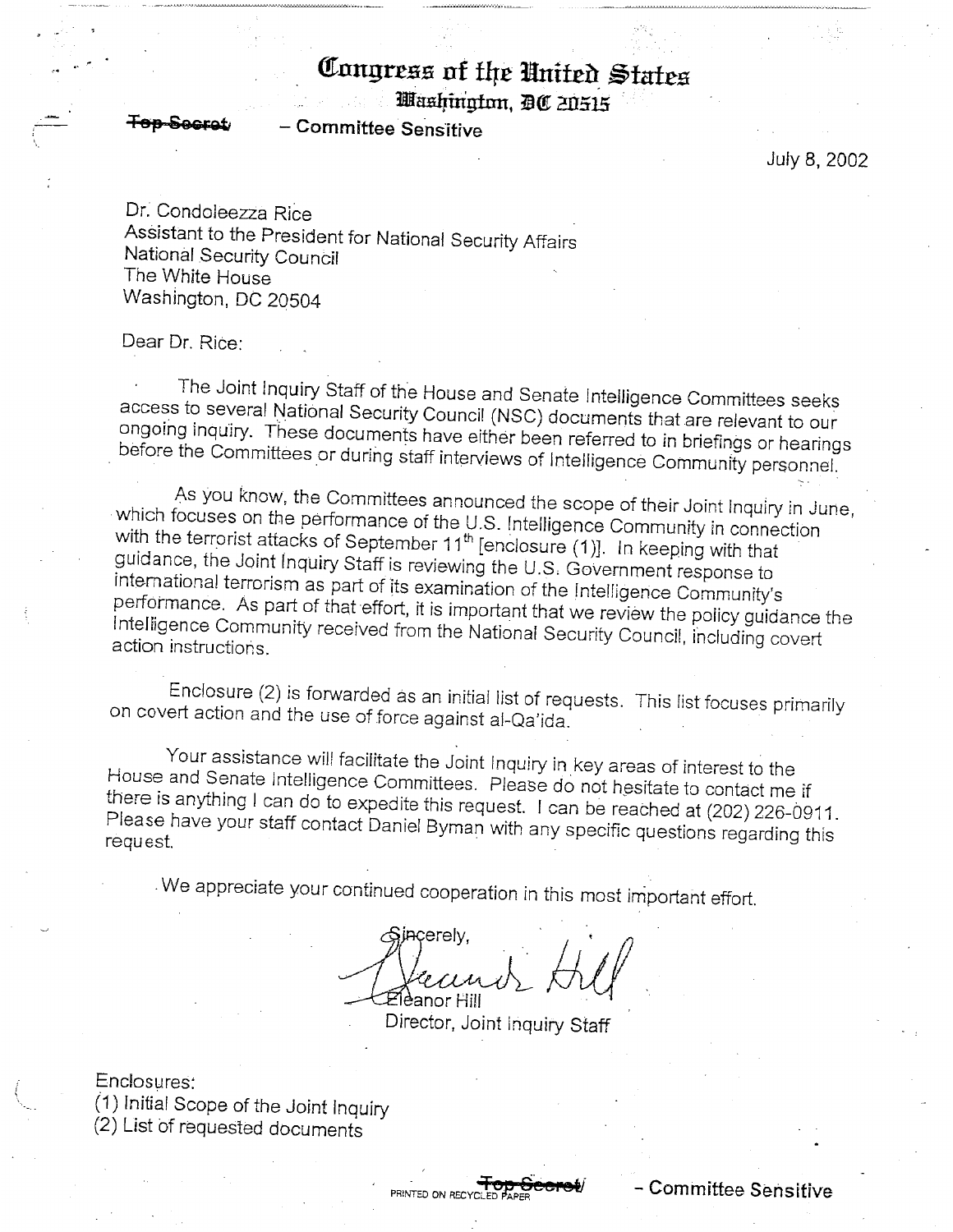# - Committee Sensitive

## Joint 9/11 Inquiry

# **NSC Document Request July 1, 2002**

- Minutes, memoranda, or other documents prepared in connection with Principals' meetings concerning proposals for covert action against terrorism between 1998 and September 11, 2001, particularly with regard to al-Qa'ida or Usama bin Ladin:
- Memoranda or other documents related to any requests the NSC made to the CIA for covert action options from 1996 to September 11, 2001,
- The NSC policy options paper, prepared by Richard Clarke's office during Spring 2001, which proposed a change in U.S. policy regarding  $f$
- Memoranda, documents, or other records related to requests the NSC made to the Department of Defense and/or the Joint Chiefs of Staff regarding possible military options against al-Qa'ida from 1994 to September 11, 2001, including military strikes and **[-** $-7$  : and
- The after-action report on the Millennium prepared by the National Coordinator for Counterterrorism's office.

- Committee Sensitive

Enclosure  $(2)$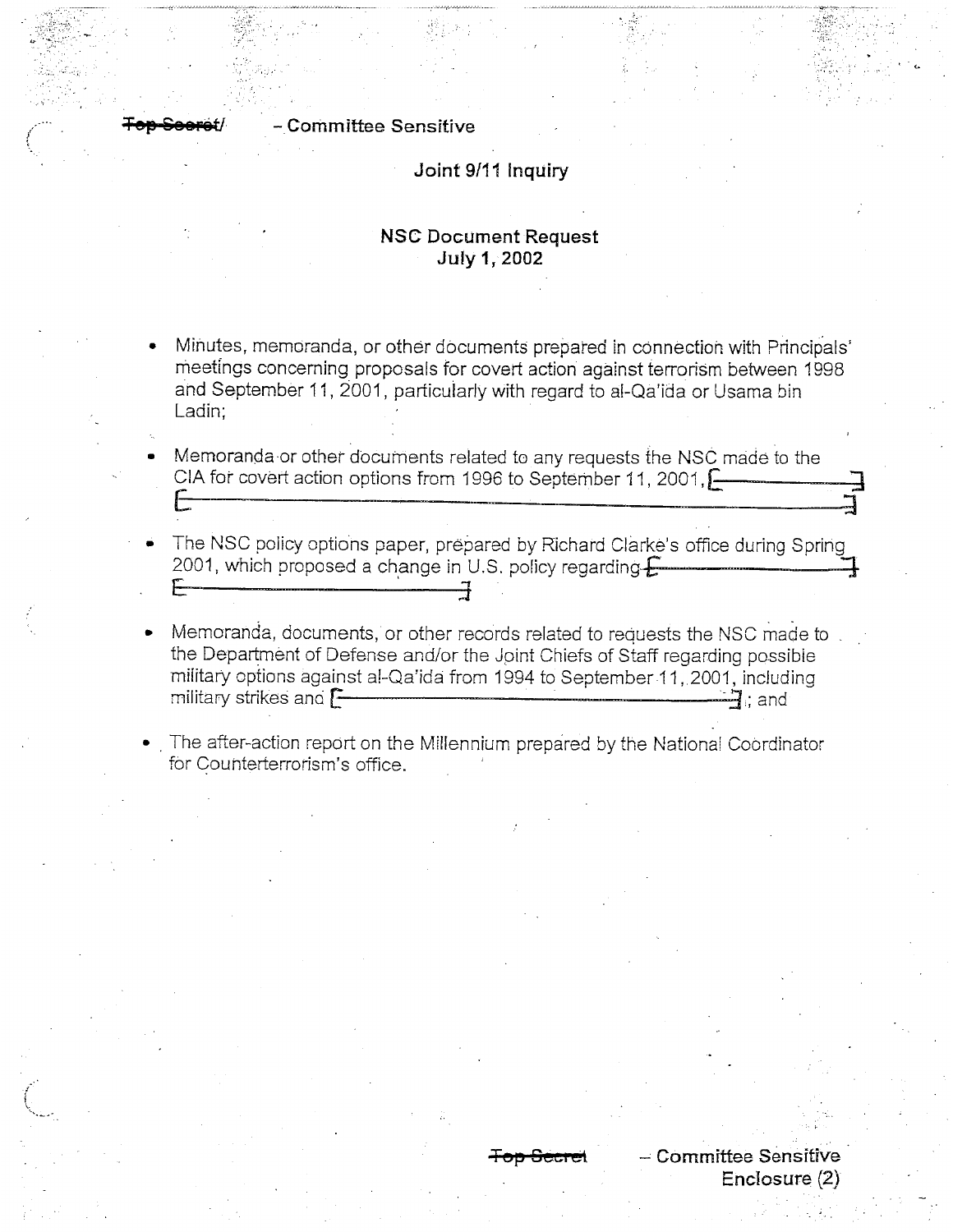# Congress of the United States Washington, DC 20515.

#### PREAMBLE

To reduce the risk of future terrorist attacks; to honor the memories of the victims of the September 11 terrorist attacks by conducting a thorough search for facts to answer the many questions that their families and many Americans have raised; and to lay a basis for assessing the accountability of institutions and officials of government:

# THE SENATE SELECT COMMITTEE ON INTELLIGENCE **AND** HOUSE PERMANENT SELECT COMMITTEE ON INTELLIGENCE

## **ADOPT THIS**

# **INITIAL SCOPE OF JOINT INQUIRY**

Pursuant to section 5(a)(1) of Senate Resolution 400, 94<sup>th</sup> Congress, Rule 6 of the Rules of Procedure of the Senate Select Committee on Intelligence, Rule XI(1)(b) of the Rules of the House of Representatives, and Rule 9 of the Rules of Procedure of the House Permanent Select Committée on Intelligence, the two Committees have authorized an investigation, to be conducted as a Joint Inquiry, into the Intelligence Community's activities before and after the September 11, 2001 terrorist attacks on the United States. The Committees have undertaken this Joint Inquiry pursuant to their responsibility to oversee and make continuing studies of the intelligence activities and programs of the United States Government and all other authority vested in the Committees.

The purpose of this Joint Inquiry is --

(a) to conduct an investigation into, and study of, all matters that may have any tendency to reveal the full facts about -

(1) the evolution of the international terrorist threat to the United States, the response of the United States Government including that of the Intelligence Community to international terrorism, from the creation of the Director of Central Intelligence's Counterterrorist Center in 1986 to the present, and what the Intelligence Community had, has, or should have learned from all sources of information, including any terrorist attacks or attempted ones, about the international terrorist threat to the United States: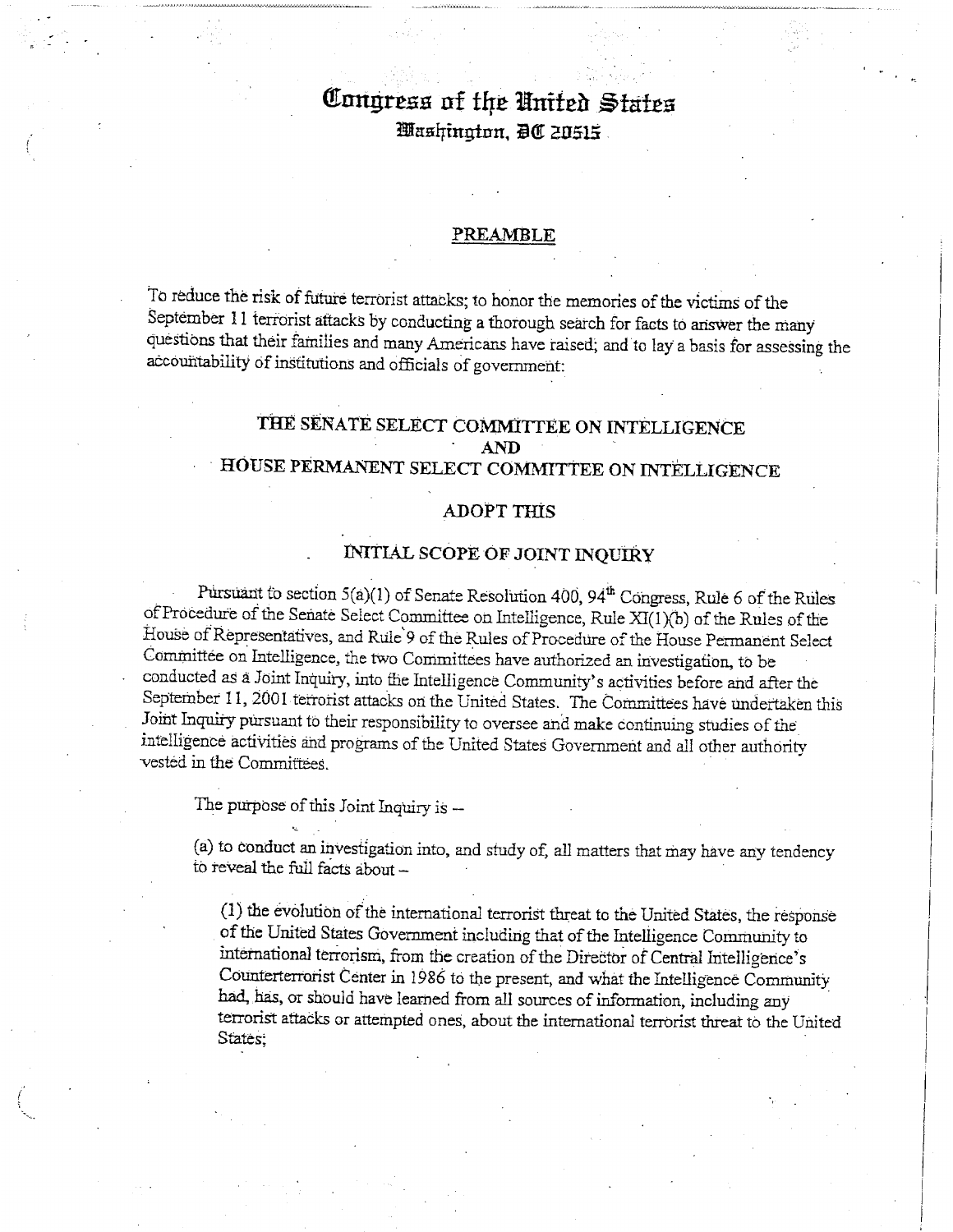(2) what the Intelligence Community knew prior to September 11 about the scope and nature of any possible attacks against the United States or United States interests by international terrorists, including by any of the hijackers or their associates, and what was done with that information;

(3) what the Intelligence Community has learned since the events of September 11 about the persons associated with those events, and whether any of that information suggests actions that could or should have been taken to learn of, or prevent, those events;

(4) whether any information developed before or after September 11 indicates systemic problems that may have impeded the Intelligence Community from learning of or preventing the attacks in advance, or that, if remedied, could help the Community identify and prevent such attacks in the future;

(5) how and to what degree the elements of the Intelligence Community have interacted with each other, as well as other parts of federal, state, and local governments with respect to identifying, tracking, assessing, and coping with international terrorist threats; as well as biological, chemical, radiological, or nuclear threats, whatever their source (such as the Anthrax attack of 2001).

(6) the ways in which the Intelligence Community's responses to past intelligence problems and challenges, whether or not related to international terrorism, have affected its counterterrorism efforts; and

(7) any other information that would enable the Joint Inquiry, and the Committees in the performance of their continuing responsibilities, to make such recommendations, including recommendations for new or amended legislation and any administrative or structural changes, or other actions, as they determine to be necessary or desirable to improve the ability of the Intelligence Community to learn of, and prevent, future international terrorist attacks; and

(b) to fulfill the Constitutional oversight and informing functions of the Congress with regard to the matters examined in the Joint Inquiry.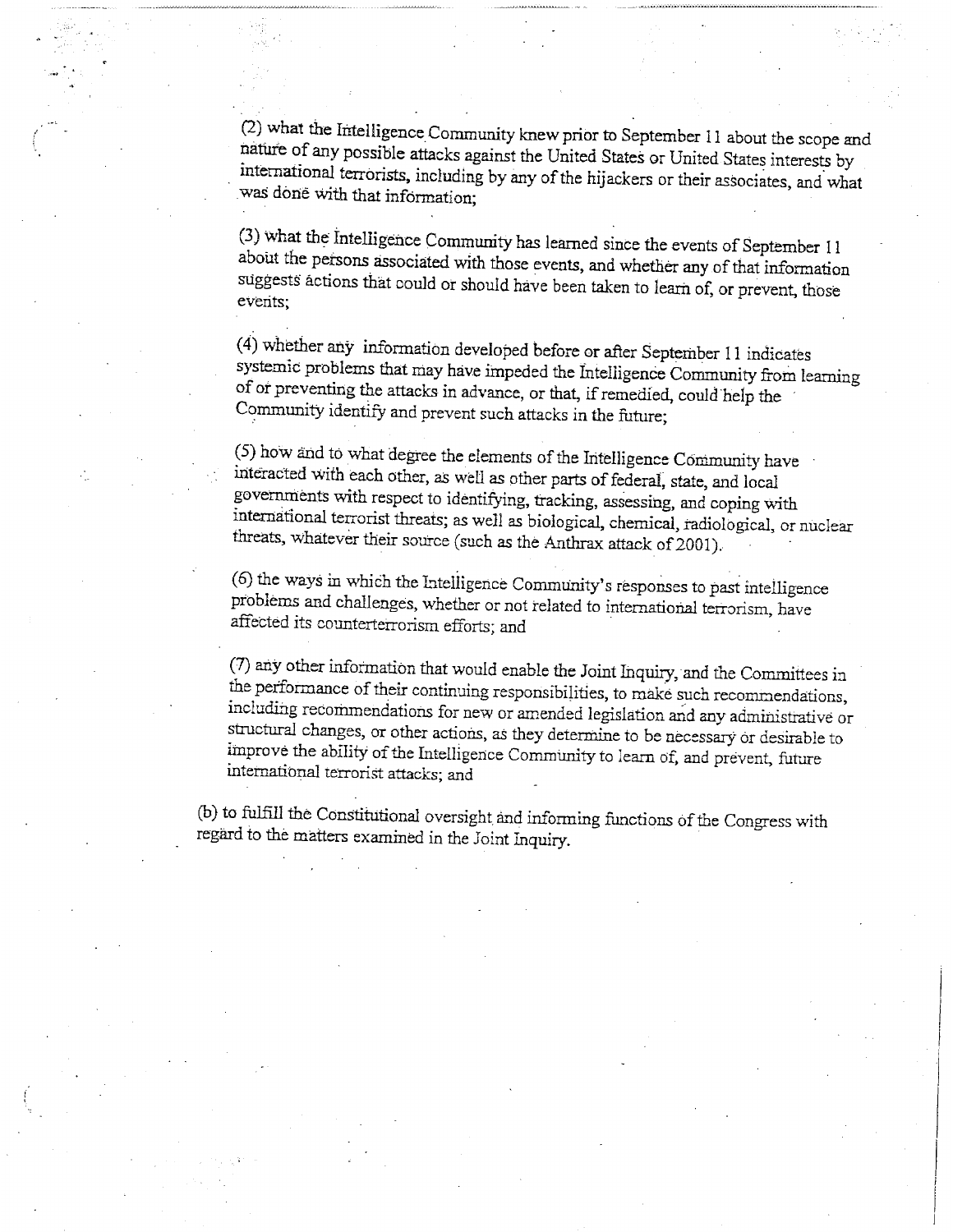# Congress of the Anited States

*Bashington, D.C.* 

#### **Committee Sensitive** Saarat

July 31, 2002

Dr. Stephen Hadley Deputy Assistant to the President for National Security Affairs National Security Council The White House Washington, DC 20504

Dear Mr. Hadley:

The Joint Inquiry is examining the performance of the U.S. Intelligence Community in connection with the terrorist attacks of September 11, 2001. Per our discussions with John Bellinger, I ask that you submit a written response for inclusion in the record of the ongoing Joint Inquiry of the House and Senate Intelligence Committees. Your assistance will make an important contribution to our effort.

Attached is an initial list of questions that cover your time at the National Security Council. After we receive your answers, our staff seeks to interview you to discuss any remaining issues.

Your assistance will facilitate the Joint Inquiry in key areas of interest to the House and Senate Intelligence Committees. Please do not hesitate to call me if there is anything I can do to expedite this request. I can be reached at (202) 226-0911. For any specific questions regarding this request, please have your staff contact Daniel Byman at the same number.

We appreciate your cooperation in this most important effort.

Sincerely. ≦leanor Hill

Director, Joint Inquiry Staff

Enclosure: List of questions

**Committee Sensitive**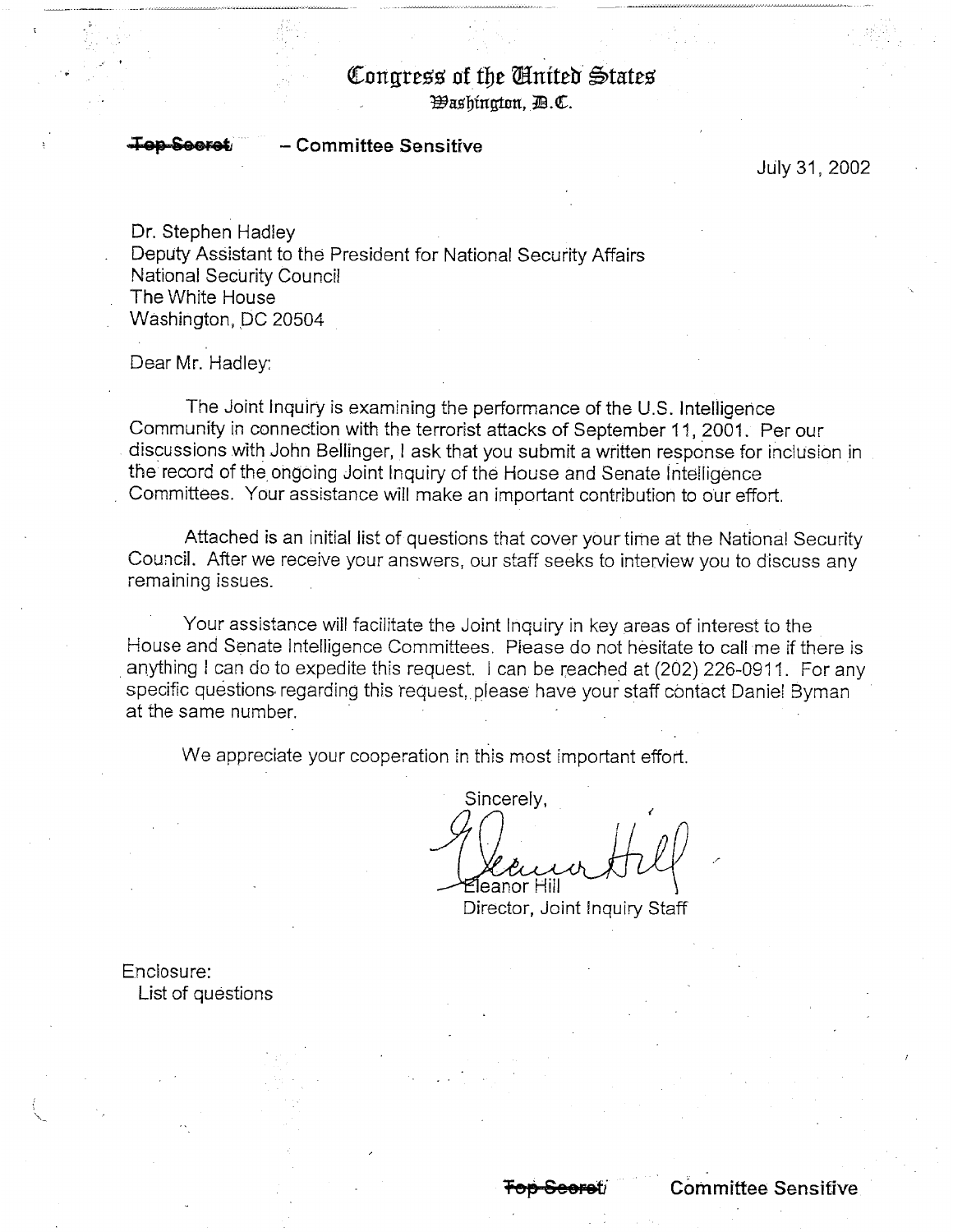Proposed Questions for Deputy National Security Advisor Hadley

#### Terrorism as a Policy Priority

1. During your time as Deputy National Security Advisor, what priorities did you establish for U.S. intelligence priorities and where did terrorism fit in? How did this change from the priorities of the Clinton administration?

2. How were these priorities conveyed to the Intelligence Community? Did the Intelligence Community propose any changes in priority with regard to counterterrorism or al-Qa'ida? What were they?

3. Prior to September 11, who at the National Security Council and the U.S. government played a leading role in setting counterterrorism policy? Who else was involved in this process? : Please describe the process, the participants, and the fora.

4. Prior to September 11, did Congress support the NSC's counterterrorism efforts? Did Congress oppose NSC priorities related to terrorism in any way? Please provide details of both, as appropriate.

5. Was Richard Clarke, the National Coordinator for Counterterrorism, included all in Principals' meetings related to terrorism after January 2002? If not, why not? How was it determined who would be involved in such meetings? What was his role in counterterrorism policy and intelligence prioritization after January 2002?

6. During the transition from the Clinton administration, did former National Security Adviser Sandy Berger or other senior Clinton NSC officials provide any advice, information, warning, or guidance requiring policy, priorities, or threats from al-Qa'ida and Bin Ladin? If so, what was the advice, information, warning, or guidance?

7. Prior to September 11, was the Administration engaged in a review of counterterrorism policy? What issues were identified for change? What stage were plans in? What changes in the role of the Intelligence Community, if any, were planned? What happened to the review after the September 11 attacks?

8. When the new Administration came into office, was it aware that Usama bin Ladin had declared war on the United States in 1998? Who provided this information, and how was it provided? What was the impact of that fact on the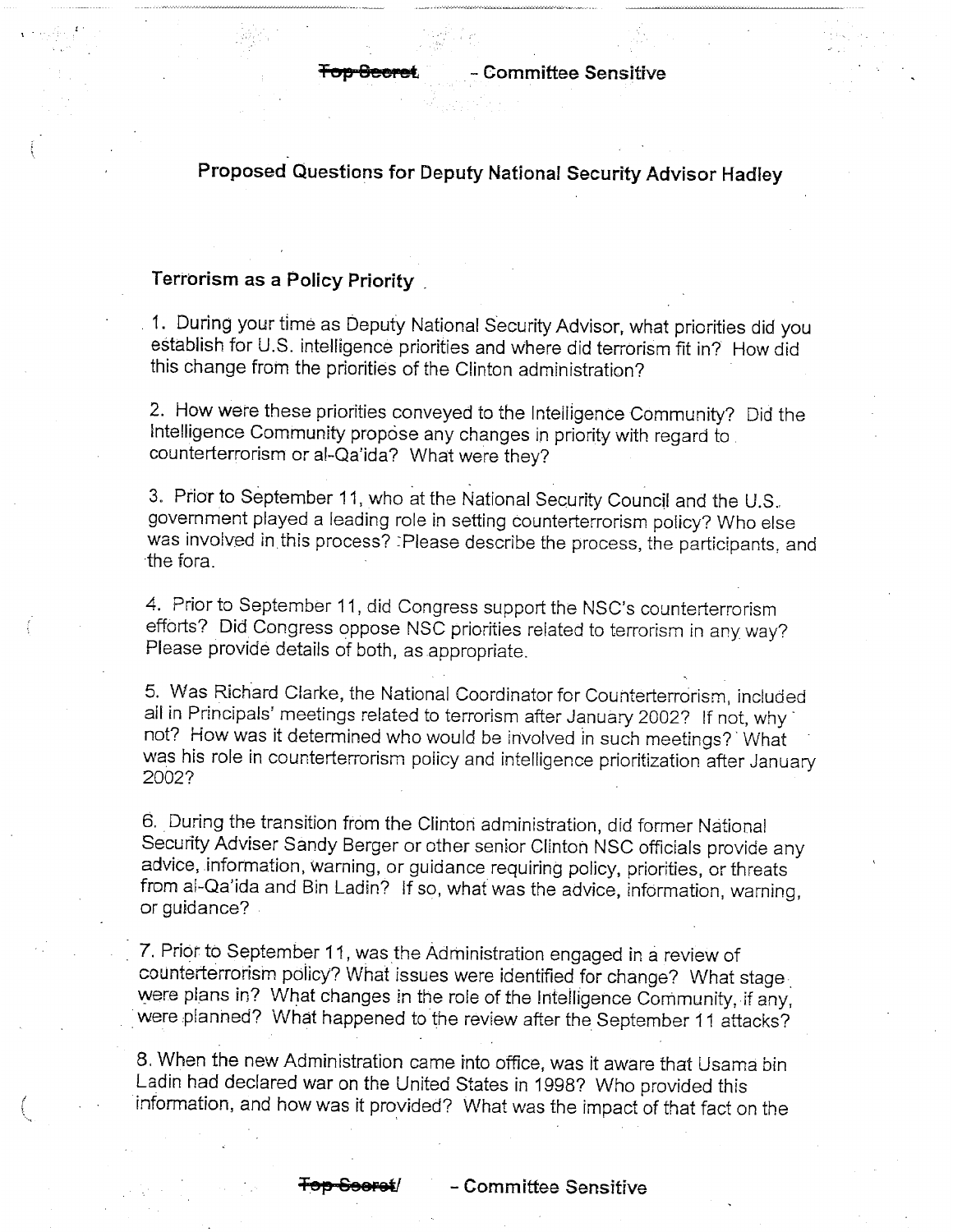Administration's national security priorities? How did it affect the Intelligence Community's posture?

9. Prior to September 11, did the President or other senior officials in the administration make any public statements or give any speeches on the subject of the threat of terrorism, or Usama bin Ladin's terrorist network in particular? If so, please make copies available to the Joint Inquiry Staff.

## **Resources**

1. Prior to September 11, did the Intelligence Community come to the new Administration with any requests for additional counterterrorism resources, e.g., additional funding? Who made the request, and what was the nature of the proposal?

2. Did the Intelligence Community ask the Administration for more resources to fight Usama bin Ladin and al-Qa'ida? Who made this request?

3. Did the Intelligence Community ever cite a lack of resources as the basis for not acting? If so, provide details and the NSC response.

4. When the DCI, Director of NSA, and FBI Director requested more counterterrorism resources, what was the stated justification for their requests?

5. What was the NSC's response to each specific Intelligence Community request for any increases in resources for counterterrorism? For al-Qa'ida?

# Agency responsiveness and support for policy makers

1. What specific strengths did you observe in intelligence collection, analysis, and reporting on Bin Ladin, al-Qaeda or terrorism in general prior to September 11? What specific weaknesses? Please provide specific examples of each.

2. What was the quality of intelligence received by the NSC? Did the NSC make any efforts to improve this quality?

3. With respect to Intelligence Community counterterrorism efforts prior to September 11, how responsive were the CIA, the FBI, NSA, and DIA?

- Did they provide the President and the National Security Council with the information needed to make informed decisions?
- Did the agencies use their authority aggressively? Did they cite limits or a lack of authority as a basis for no action?
- Did they shift resources appropriately in response to NSC direction?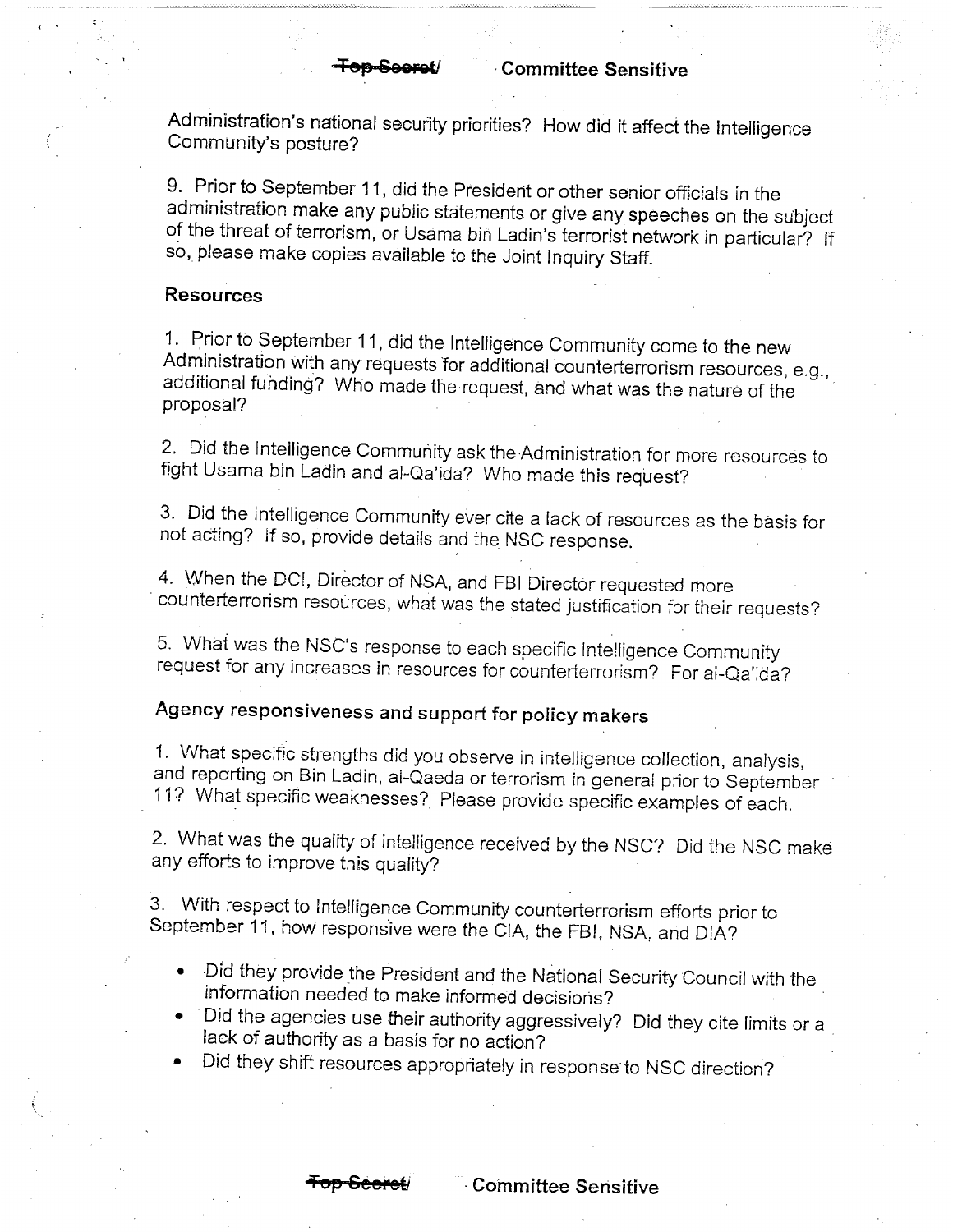Did the NSC provide any specific tasking to Intelligence Community agencies to which they did not respond? Please provide specific examples.

#### Threat to the homeland

1. Prior to September 11, including especially spring/summer 2001, what information did the Intelligence Community provide to the National Security Council, orally or in writing, indicating the possibility of terrorist attacks inside the United States?

2. Prior to September 11, what information did the Intelligence Community provide to the National Security Council on al-Qa'ida activities and infrastructure inside the United States?

3. Prior to September 11, did the National Security Council ever consider alerting the American people to the internal threat from al-Qaeda? What happened?

4. Did the National Security Council ever consider enhancing U.S. border controls, e.g., by strengthening watchlist programs, alerting the FAA or the airlines, or inspecting cargo containers on a larger scale? If so, what happened?

5. Prior to September 11, what was the National Security Council's view regarding how well postured the FBI was with respect to combating terrorist groups inside the United States? What steps were taken to improve the FBI, if  $any?$ 

6. Prior to September 11, did the Intelligence Community provide the NSC with any information regarding the possibility that al-Qa'ida members would use airplanes as weapons or hijack airplanes in the United States? What did the NSC do in response to this information?

## Foreign governments

1. Prior to September 11, which foreign governments were most and least helpful regarding counterterrorism? How were they helpful or not helpful in each case?

2. Prior to September 11, were the governments of Saudi Arabia and Pakistan supportive of U.S. counterterrorism efforts? How responsive were European allies? What priority was counterterrorism cooperation in Saudi Arabia relative to military operations against Iraq, the Middle East peace negotiations, and other concerns?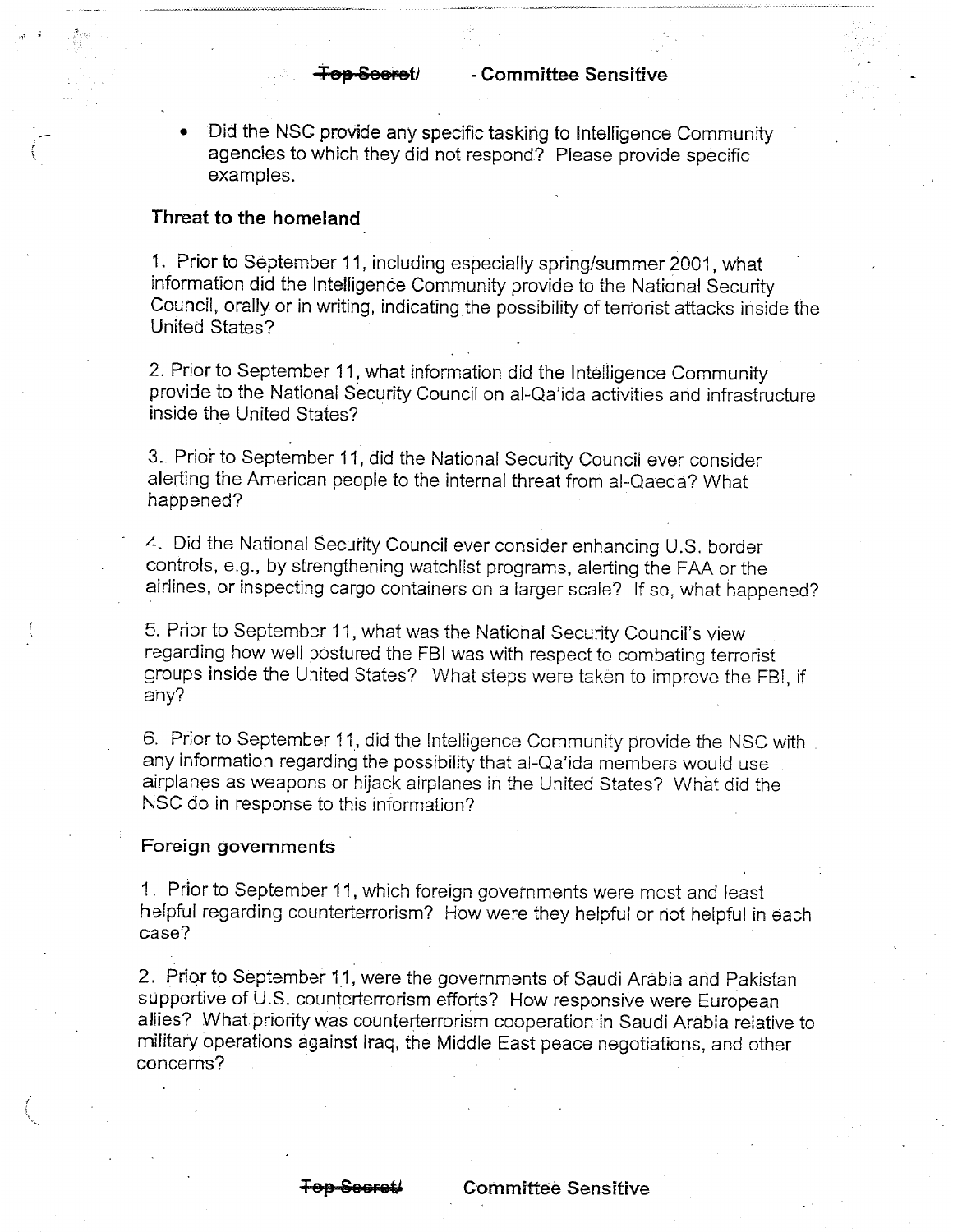3. Did Intelligence Community agencies ask for NSC assistance in getting foreign governments to take action against terrorist cells? Did the NSC take any specific actions to support the Intelligence Community? What did the NSC do? Did the NSC ask or instruct the State Department or the Department of Defense to assist the Intelligence Community in this regard?

4. Prior to September 11, was there any discussion of increasing information sharing and/or counterterrorism cooperation with the Sudan?

## Use of Force/Overt and Covert

1. Prior to September 11, did the National Security Council consider the use of military force against al-Qa'ida in Afghanistan? How? In what form? Why was it not pursued? Was there sufficient intelligence to support military options? Was there tasking to gain further intelligence to support military operations?

2. Prior to September 11, did the National Security Council issue any tasking to the CIA or the U.S. military to develop plans involving the covert or overt use of force?

3. Prior to September 11, did the National Security Council ever review the CIA's authorities to conduct covert action against Bin Ladin or al-Qa'ida? What problems were identified regarding existing authorities,  $E$  $\overbrace{a}$  Were there any proposals to change those authorities before September 11<sup>th</sup>? What steps were taken?

4. Prior to September 11, was the *unarmed* Predator flown in Afghanistan after the Bush Administration came into office? Were proposals made to the NSC to fly it? Which participants favored flying it? If it was not flown, why not?

5. Did the National Security Council support the development of the *armed* Predator? Did any administration official try to expedite the process? Were any discussions held on this issue at the NSC? Who participated?

6. Did you consider  $\leftarrow$ 구 Why or why not? What impact did you expect?

7. Why was there no military response to the attack on the USS Cole? Was this considered?

#### Recommendations

1. What recommendations would you make to improve the intelligence community's performance?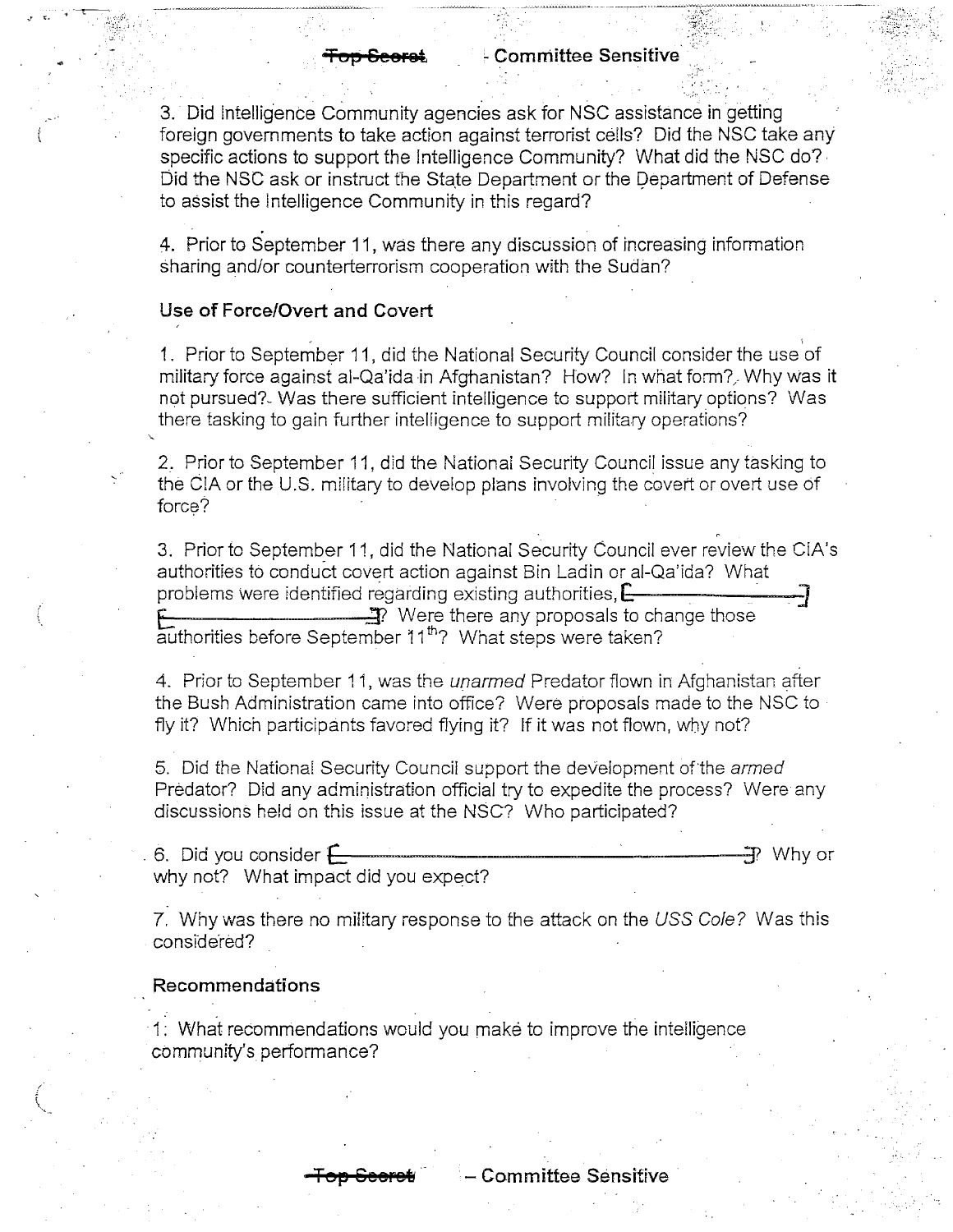# Congress of the United States *Washington, A.C.*

<del>Top Seore</del>

# August 12, 2002

Mr. John Bellinger Senior Associate Counsel to the President & National Security Council Legal Advisor The White House Washington, DC 20504

Dear John:

We have been engaged, for several weeks now, in a discussion regarding Joint Inquiry Staff (JIS) access to a variety of types of documents and information relating to the President's Daily Brief (PDB). Rather than continuing to rely on periodic oral exchanges. I thought it would be helpful to describe in writing the specific areas of JIS interest in this regard and to solicit your written response as to each in order to illuminate the JIS and the relevant Intelligence Community personnel who must implement your instructions.

First, the JIS seeks access to information relating to the process by which the PDB is created. This would include questions such as: By whom is it prepared? How? When? What standards are applied? What source quality is required? With whom and how is it coordinated? How are analytic disagreements handled? What is its relation to the Senior Executive Intelligence Brief and other intelligence publications? By what means is it presented to the President? Who else reads it? Etc.

In addition, the JIS would like to know the specific genesis of the August 2001 PDB item relating to Usama Bin Ladin (UBL) and terrorism threats to the United States. As I have told you, we have received very different versions of how this item came to be published. This is especially significant in light of the timing and content of that particular item in reference to the September 11 attacks and the substantial public interest in how well the Intelligence Community was serving the President at the time. Thus, we believe it important to establish a clear and complete record in that regard, and suggest that the National Security Council (NSC) should share that goal.

Finally, as I have told you, I believe there is a significant case to be made that the JIS should be provided with special access in some form to the complete record of the numbers and contents of any PDB items regarding UBL, al-Qa'ida, and the terrorism threat to U.S. interests that appeared from January 1998 - the year the Director of Central Intelligence declared we were at war with UBL - to September 11, 2001. Again, the public has a compelling interest in the circumstances in understanding how well the Intelligence Community was performing its principle function of advising the President and the NSC of threats to U.S. national security. There must be a way to recognize and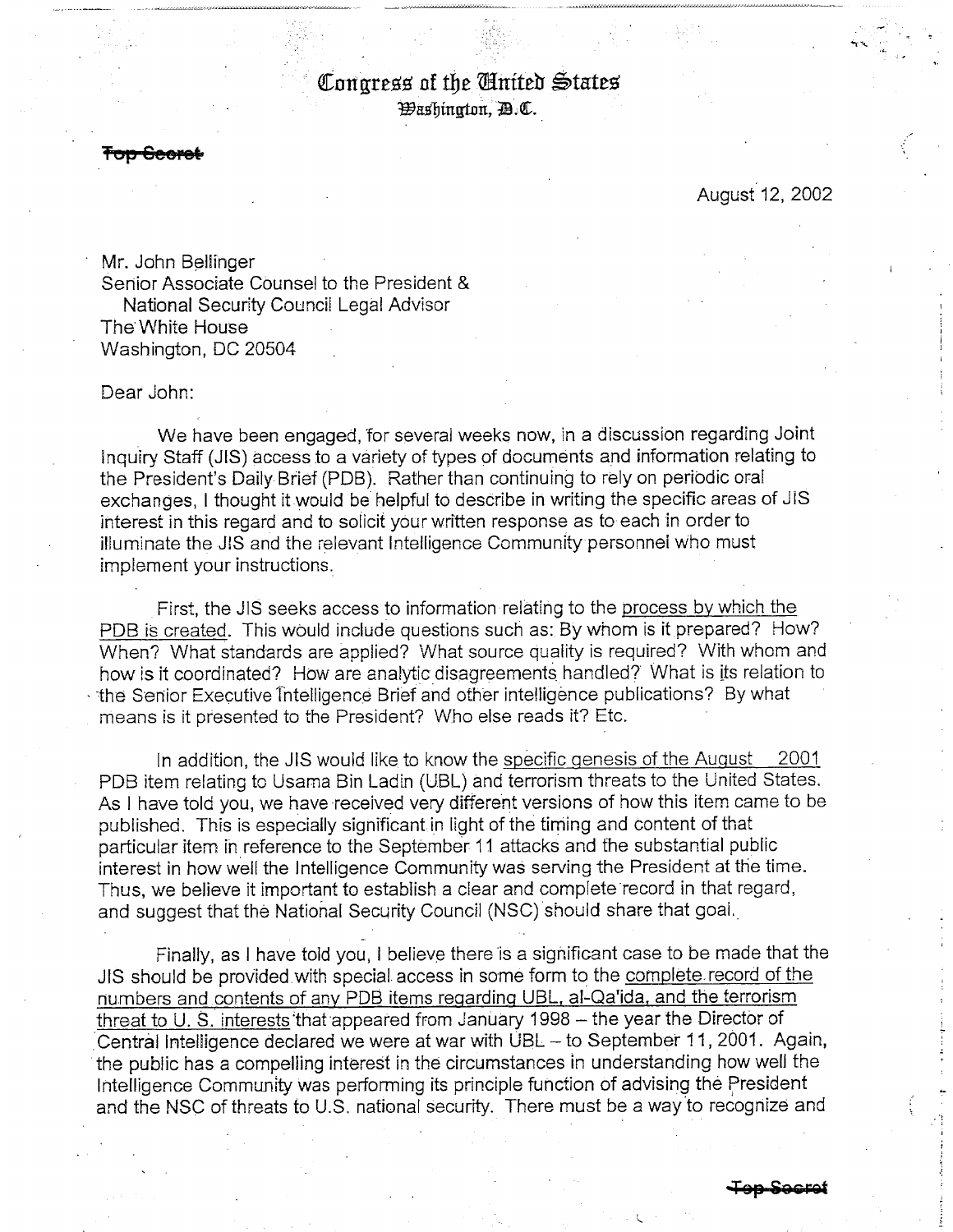#### <del>Ten See</del>ret

Mr. John Bellinger August 12, 2002 Page 2

accommodate this interest without waiving the Executive's prerogatives in this regard in other circumstances. In the absence of such access, we will have no choice but to extrapolate the number and content of PDB items on these subjects from the items that appeared on these subjects in the Senior Executive Intelligence Brief and other lower level intelligence products during the same period. This may result, however, in dangerously skewed and misleading conclusions regarding what the President was being told about the threat during the months preceding the September 11 attacks.

I appreciate your efforts on behalf of the JIS in the weeks and months since we began this effort. Please let me have your response by August 26, 2002.

Sincerely, Acting Director, Joint Inquiry Staff